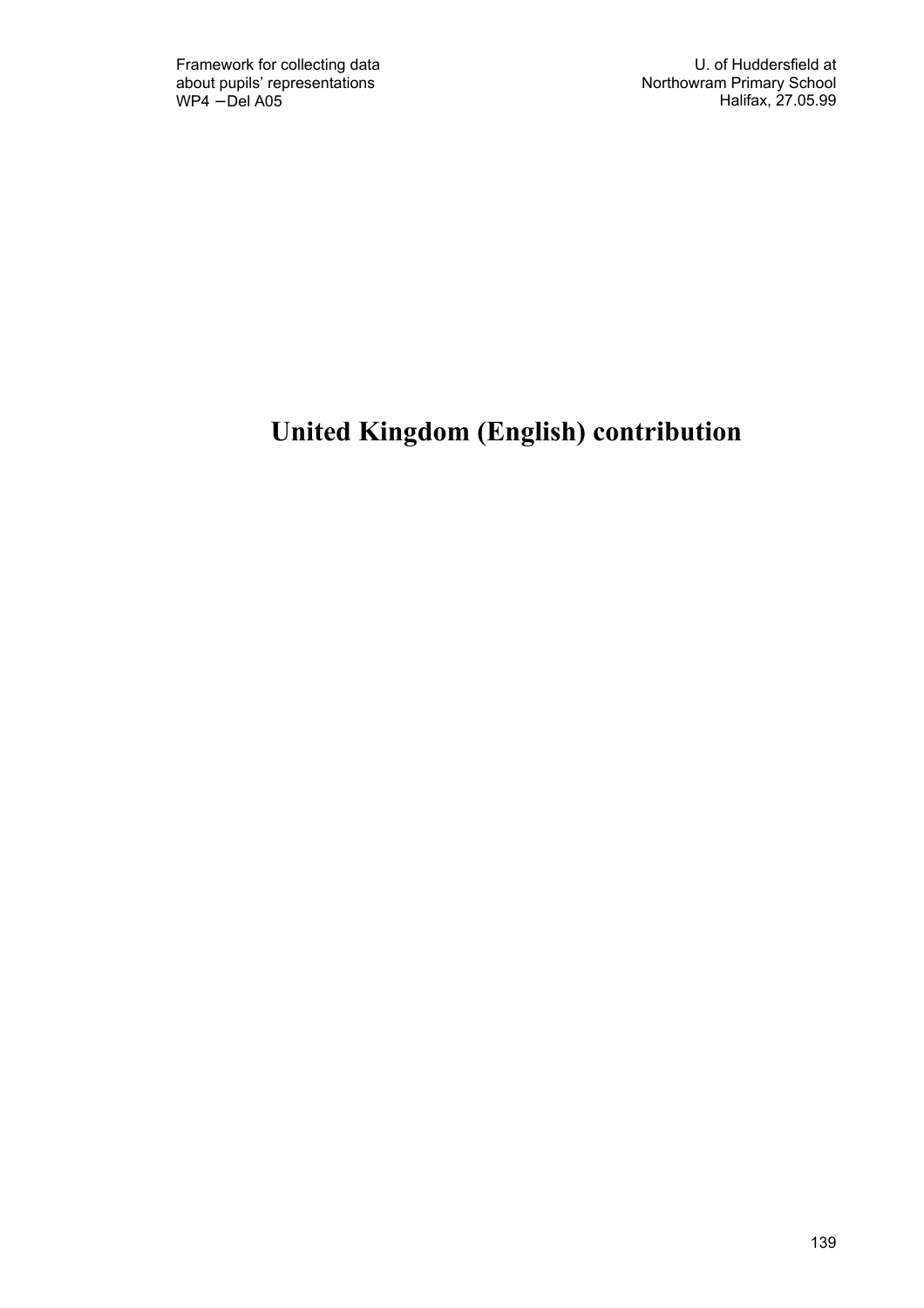## Framework for collecting data about pupils' representations (for wp 4 & del A05)

| <b>Content</b>                                      |            |
|-----------------------------------------------------|------------|
|                                                     |            |
| Content                                             | 140        |
| 1. Subjects investigated                            | 141        |
| 2. Methodology                                      | 142        |
| 3. Interviews                                       | 148        |
| 3.1. Interview 1: Pupil No 10                       | 148        |
| Objective data                                      | 148        |
| About activities at school                          | 148        |
| About drawings and texts                            | 148        |
| Pupil No 10's drawing                               | 151        |
| Pupil No 10's text                                  | 152        |
| 3.2. Interview 2: Pupil No 26                       | 153        |
| Objective data                                      | 153        |
| About activities at school                          | 153        |
| About drawings and texts                            | 153        |
| Pupil No 26's spider map                            | 154<br>155 |
| Pupil No 26's drawing                               |            |
| Pupil No 26's text<br>3.3. Interview 3: Pupil No 29 | 156<br>157 |
| Objective data                                      | 157        |
| About activities at school                          | 157        |
| About drawings and texts                            | 157        |
| Pupil No 29's spider map                            | 159        |
| Pupil No 29's drawing                               | 160        |
| Pupil No 29's text                                  | 161        |
| Transcript                                          | 161        |
| 3.4. Interview 4: Pupil No 18                       | 162        |
| Objective data                                      | 162        |
| About activities at school                          | 162        |
| About drawings and texts                            | 162        |
| Pupil No 18's Spider map                            | 164        |
| Pupil No 18's drawing                               | 165        |
| Pupil No 18' text                                   | 166        |
| 3.5. Interview 5: Pupil No 21                       | 167        |
| Objective data                                      | 167        |
| Pupil No 21's Spider map                            | 169        |
| Pupil No 21's drawing                               | 171        |
| Pupil 21's text                                     | 172        |
| 3.6. Interview 6: Pupil No 13                       | 173        |
| Objective data                                      | 173        |
| About activities at school                          | 173        |
| About drawings and texts                            | 173        |
| Pupil No13's Spider map                             | 175        |
| Pupil No13's drawing                                | 176        |
| Pupil No 13"s text                                  | 178        |
|                                                     |            |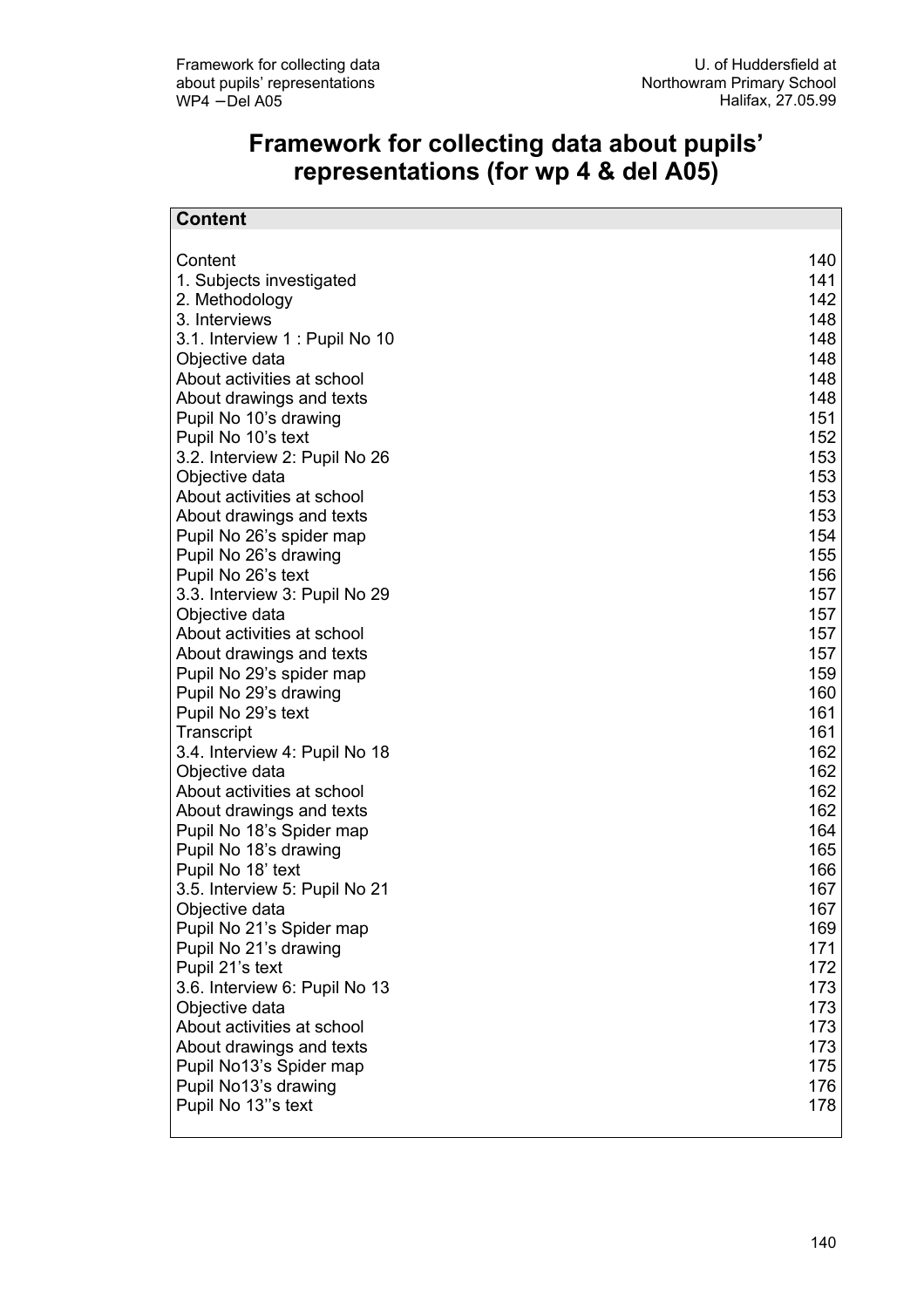#### 1. Subjects investigated

Northowram Primary School Baxter Lane Northowram Halifax West Yorkshire HX3 7EF United Kingdom

Telephone number: 01422 202704 Fax number: 01422 201728 email: 381 northow\_ji@akhter.com

Head teacher: Mrs Anne Seager ICT Co-ordinator and REPRESENTATION contact: Mrs Lesley Bower (Deputy Headteacher and class teacher) Mrs Ruth Lee (ICT Co-ordinator)

32 pupils from Year 5 (10 years of age), in a single class grouping in one school. The classteacher was approached and the tasks considered previous to this visit. The classteacher was excited by the prospect of REPRESENTATION involvement and considered this as an opportunity to introduce both the project and myself to them.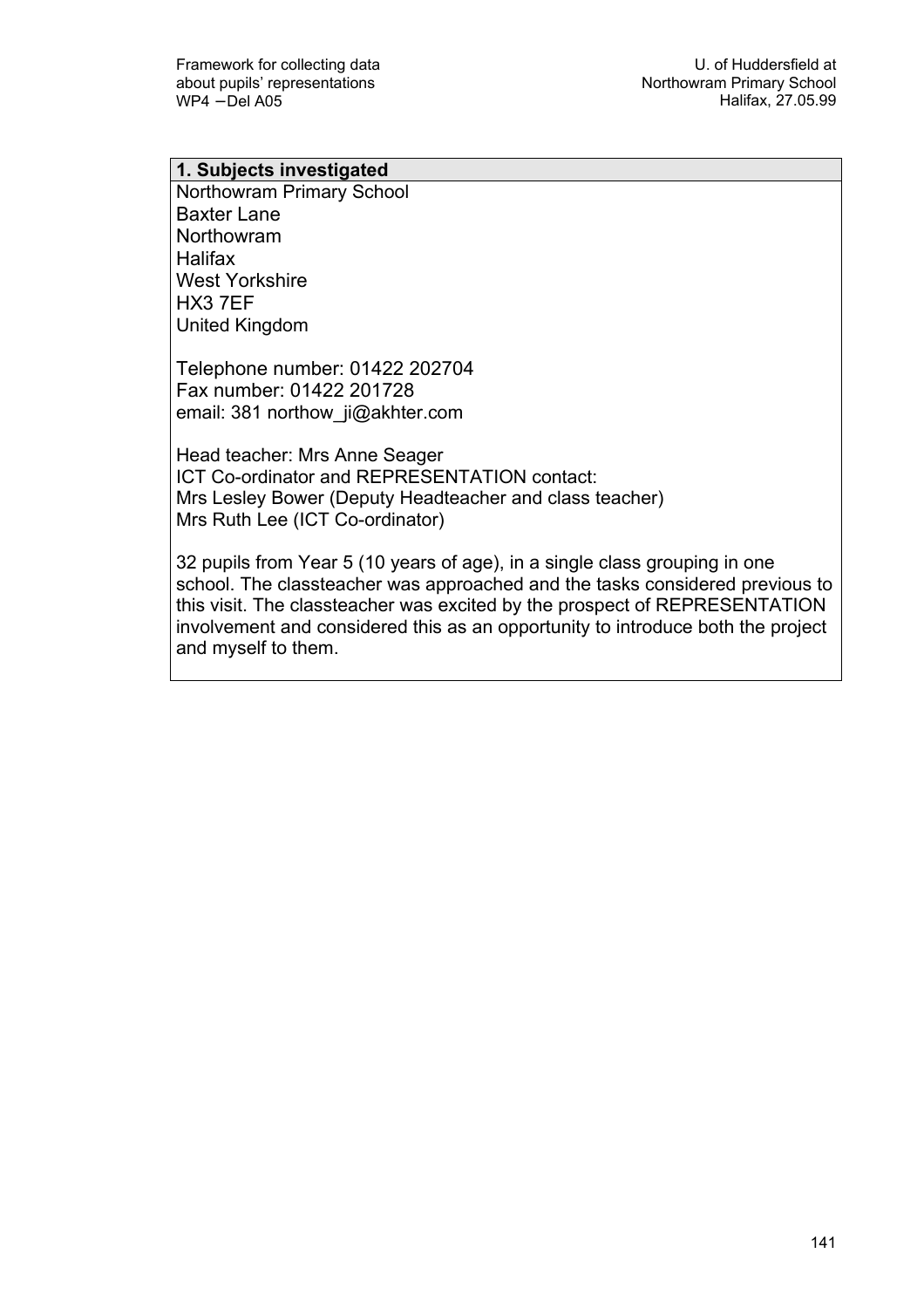## 2. Methodology

## Visit 1. Monday 19<sup>th</sup> – Teacher familiarisation to Representation no class visit.

Visit 2. Monday  $26<sup>th</sup>$  April – Classroom contact to attempt first concept map (spider map) and list. (Total 1.30 hours)

2.1.1 Introduction (total time 25 mins)

- Introduced myself and project REPRESENTATION.
- Asked children which countries and what nationality of children might be involved.
- Considered problem of spoken language, could this problem be avoided if pictures or diagrams were used.
- Consider how messages have been transmitted in the past without language, examples of cave paintings and Egyptian script used.
- Explained that this was a investigation and not a test. (What do you think? and not What do you know?)
- Pupils would be able to demonstrate what was in their own minds; a task which could be both imaginative and fun.
- Explained briefly how a 'Spider' type map could be drawn.
- Introduced theme of 'Computers in the Children's World' by relating to the teacher's own experiences at the equivalent age when computers were largely unknown.
- Pupils asked to consider 'their world' and all types of computers within this.
- Consider what could be classed as a simple computer or the most complicated system?
- Consider the placement of the computer, at home, school or in the outside world or work place?
- Think of all the people who may use them and why?

Notes:

The class teacher was approached and the tasks considered previous to this visit.

The class teacher was excited by the prospect of REPRESENTATION involvement and considered this as an opportunity to introduce both the project and myself to them.

The children were responsive to the ideas posed and were able to offer suggestions as to whom the other European members of project might be and also to the language spoken by other partner schools/pupils. The pupils seemed to understand the need to draw rather than write and were appreciative that this was not to be seen as a test of actual knowledge.

2.1.2. Major Activity - Children asked to draw a spider type map to show the different types and uses of computers in their world (total time 45 mins)

- Large sheets of A5 white paper/pencils/rulers were provided for this activity
- Reminder given that labels were permitted but not large areas of text.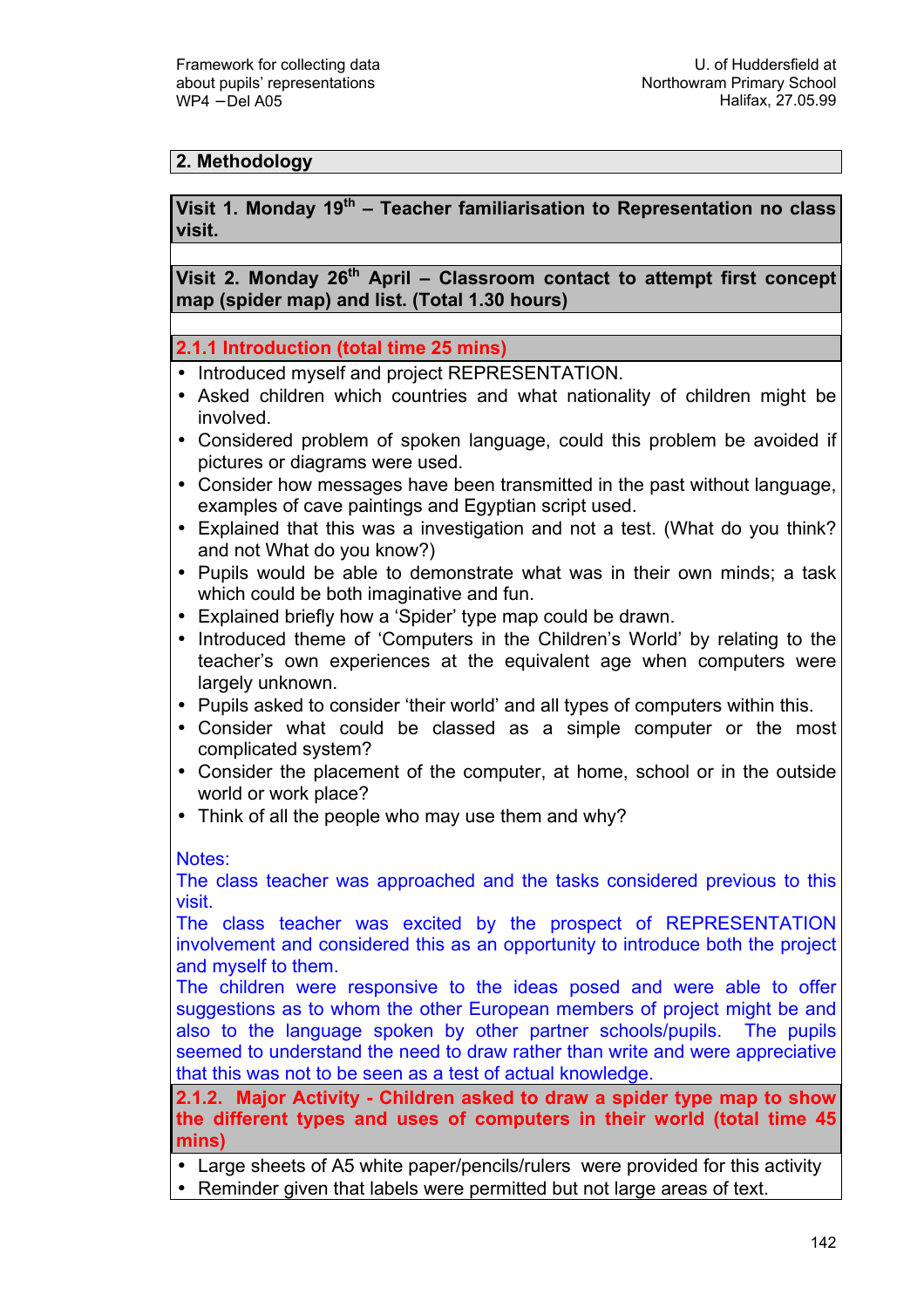• Drawings to fill the paper for clarity.

Notes:

Some pupils raised their hands and asked several questions, all of which I attempted to answer without giving them material that could be used as direct input to the drawings.

Question: Can we include Games and Games machines? Question: Can we put 'names' on the drawing?

As the seating arrangements were of a horseshoe type pattern around the central teacher's desk and due to the way in which these children are used to working in groups, it was impossible to stop quiet conversation amongst pupils. I did however stress that for these activities the work must be their own and not a joint or collective effort. On the whole this seemed to be satisfactory.

Whilst the pupils were working to produce their drawings snippets of conversation with regards to peripherals, the Internet, bookmarks and different software was overheard. The pupils also found it hard to limit their selection and computerised cars (Volvo), toys, telephones, digital television, fax machines, cash machines and x-ray machines were also noted.

2.1.3. Minor Activity -List of ideas/words generated from activity (total time 10 mins)

- A4 paper given for this.
- Simple word list to be made (likened to a shopping list) to aid memory for future reference.
- Use drawings made as a reference for this list

2.1.4. Summary of Activity (total time 10 mins)<sup>1</sup>

- Congratulated children on working diligently
- Looked at a few similarities and differences in drawings
- For a few moments considered what the children perceived as "Whacky"  $1$ ideas
- (this came from input made by class teacher, see notes.)
- Thanked class teacher and pupils for co-operation
- Outlined next visit

 $\overline{a}$ 

<sup>1</sup> Whacky or wacky.

Adjective or noun originally from Yorkshire dialect, meaning crazy.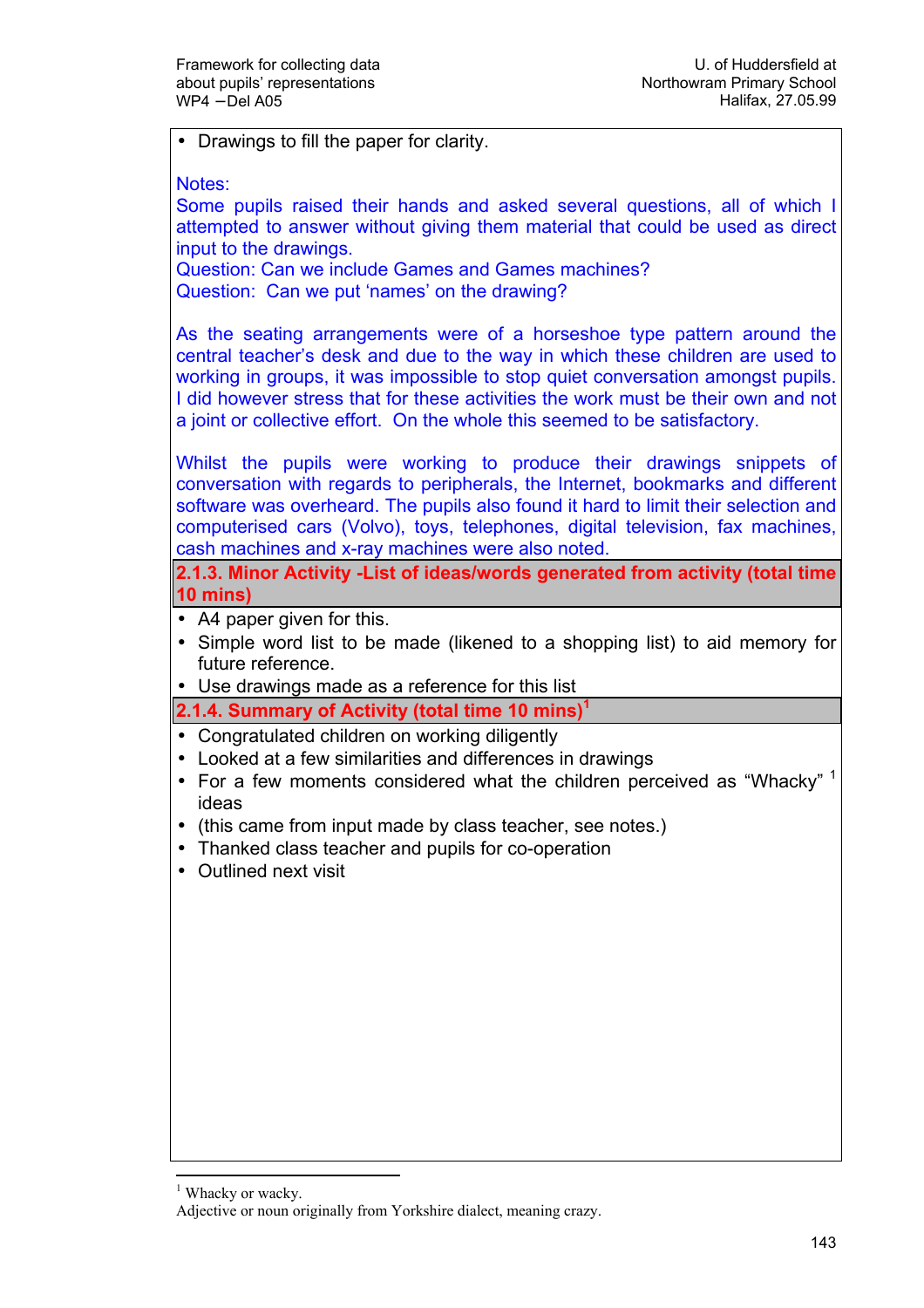

2.2.2 Major Activity -Draw and label a large drawing of a computer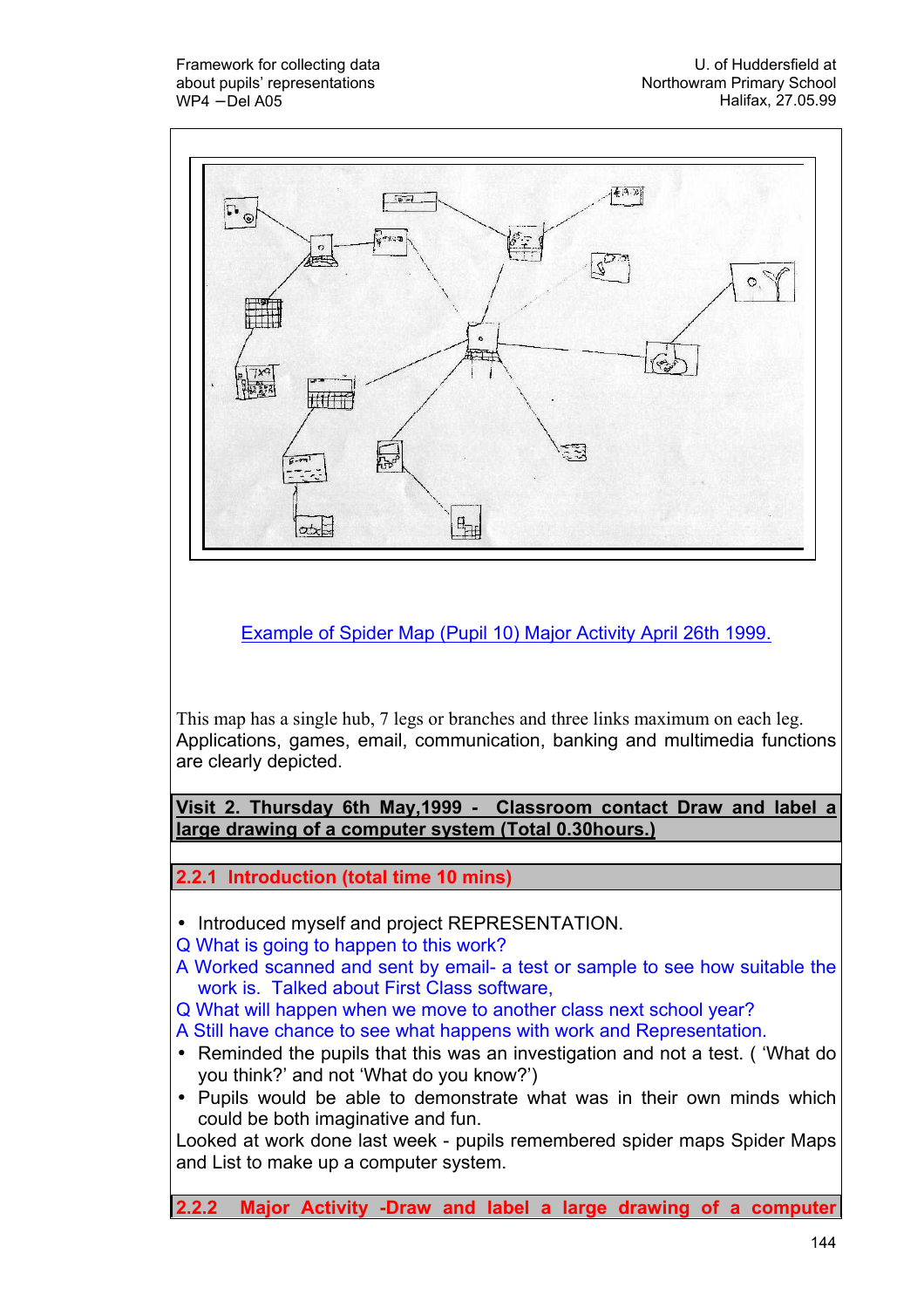system. (total time 10 mins)

- Choice of media explained colour of paper (green or white A4) and white sticky labels, pencil or pen and ruler. (Green became a good choice as it photocopied really well!)
- Own ideas to be illustrated not to work in groups or with partner.
- Draw (fill the paper) a computer system of your choice. "As if you were making a cover for a book, so it needs to be large and clear. Draw what you think is one whole computer system."
- Use either a pen/pencil /ruler and/or sticky labels to name as many parts of the system as possible.

2.2.3 Summary of Activity (total time 10 mins)

- Congratulated children on working diligently
- Looked at a few examples of pupil's work (See examples below.)
- Thanked class teacher and pupils for co-operation
- Outlined next visit

#### Example 1

This child had drawn the inside of a computer.

Q What sort of things have you labelled?

A I have drawn the inside of a computer, with connecting wires, control box, wires, and a power supply.

Q Have You drawn a battery or a plug/

A It makes the wires work

- Q Is this the millennium bug?
- A Yes!
- Q What power does the computer use?

A Electricity.

Q What makes the whole lot work?

A Control box and power supply.

#### Example 2

Child has drawn or copied from the Acorn computer in the classroom. Even the keyboard is accurately labelled.

Q 'Do you know what word you have written?'

Child points to 'Qwerty' on drawing. (Pupil knew answer but could not pronounce word!!)

## Example 3

An intricate drawing.

Q "Tell us about your drawing."

A "It is like a business net, loads of computers linked to email and digital cameras and etc."

Example 4 An intricate drawing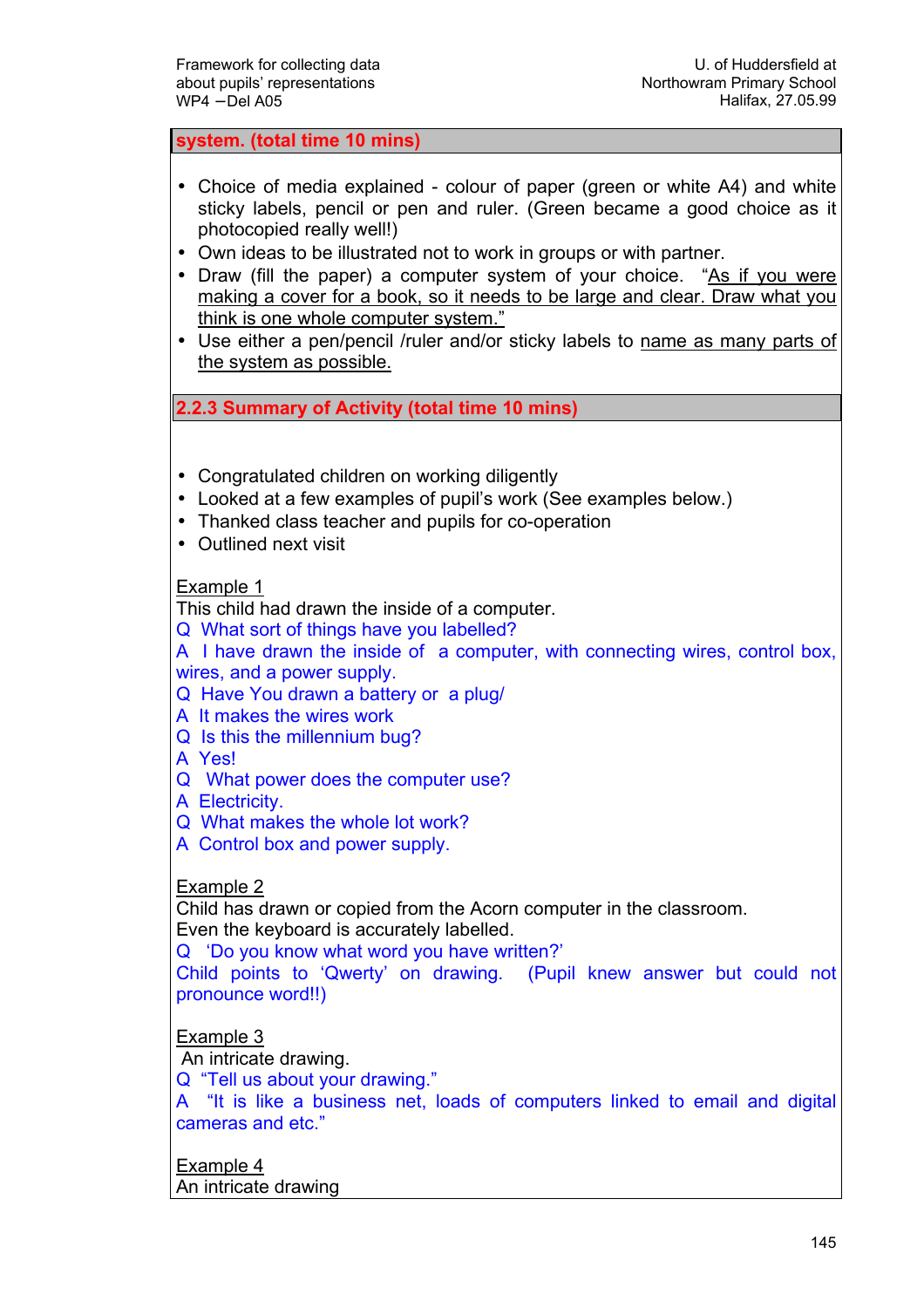Q "What have you drawn?" A "It's not a business net like X it is about at home were you can send photographs to pen friends, email, digital phones etc." Example 5 A "Mine is a normal computer with a mouse etc. table and chairs and a big bookshelf home type - got a bit of network on!" Q "Have you chosen a special computer?" A "Yes a "Tiny" computer." Q "Where have you seen this?" A "On the TV." Example 6 Q "Has anyone put people on the system?" A "I have drawn a nurse using a baby scanner in a hospital." Q "Did the visit of the nurse and baby scanner at school make you think of this?" A "No, I thought about a system." On a quick 'rough poll" 2/3 of the class thought the operator might be male. 1/3 female or mixed usage. Visit 3. Thursday 13th May, 1999 - Classroom contact a)Write for ten minutes about computer systems in our world b)Write for ten minutes about the usefulness of computer systems. (Total 0.30hours.) 2.3.1. Introduction (total time 10 mins) • Introduced myself and project REPRESENTATION. • Reminded the pupils that this was an investigation and not a test. (What do you think? and not What do you know?) • Pupils would be able to demonstrate what was in their own minds which could be both imaginative and fun. • Looked at work done last week - pupils remembered spider maps Spider Maps, List and drawing to make up a computer system. 2.3.2 Major Activity - a) Write for ten minutes about computer systems in our world • Considered how we could describe a computer system to a 'Alien' from another world. who had no knowledge of such things. • Sheets of A4 lined paper, pupils to put a mark (triangle) to show change of activity. Write for ten minutes about computer systems in our world 2.3.3 b) Major Activity - Write for ten minutes about the usefulness of computer systems.

• Write for ten minutes about the usefulness of computer systems in our lives? Notes: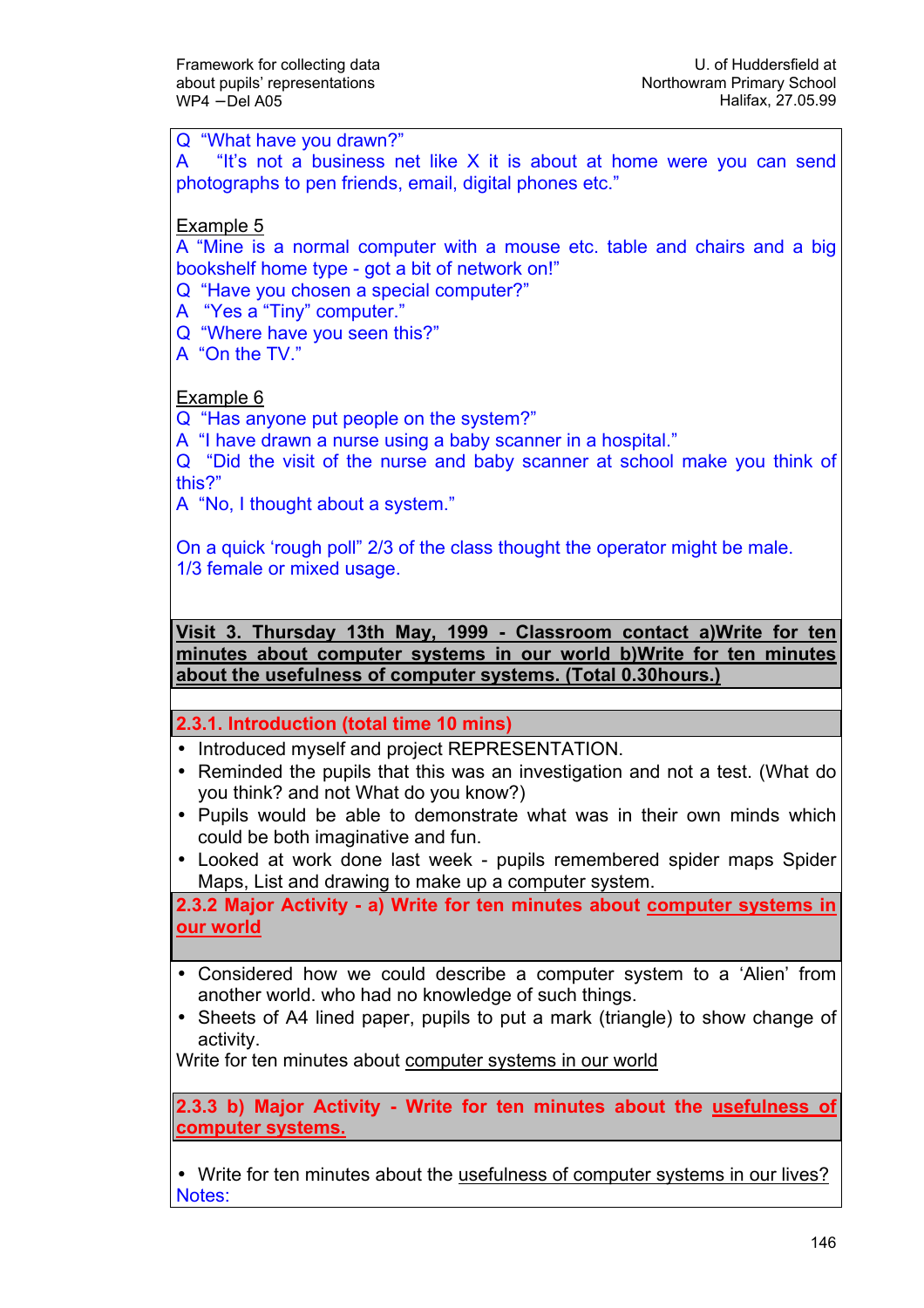The children found the writing very difficult and would have liked more help to structure their responses. I was not sure whether enough written material was generated to qualify extrapolating 10 verbs and/or adjectives. However enough for 10 (nouns) significant words was created from the research.

2.3.4. Summary of Activity (total time 10 mins)

- Congratulated children on working diligently
- Thanked class teacher and pupils for co-operation
- With the consent of the class teacher sweets were given to the class for their participation.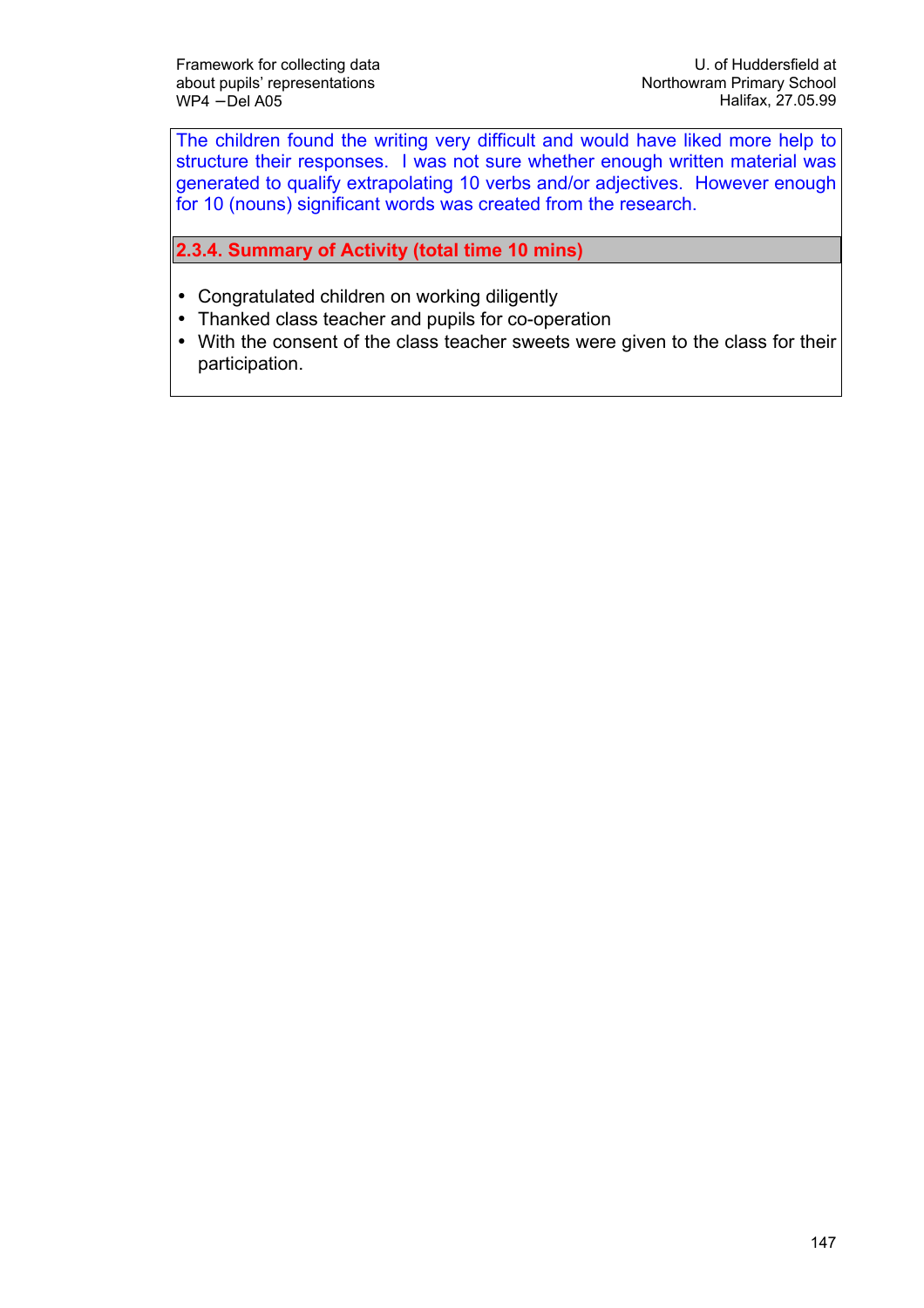#### 3. Interviews

Six pupils were interviewed for 30 minutes according to the proposed canvas for the pupils' interview (30 minutes). The proposed questions were satisfactory. Two questions were however added: "What do you need to connect to the Internet?" and "What can the Internet do?"

## 3.1. Interview 1 : Pupil No 10

| Objective data                                                          |                                        |
|-------------------------------------------------------------------------|----------------------------------------|
| $\sum$ Age of the child                                                 | 9.10                                   |
| $\Sigma$ gender                                                         | female                                 |
| $\Sigma$ brothers and sisters                                           | brother 15, sister 18                  |
| ∑ parents' work                                                         | lives with parents                     |
| ∑ Favourite hobbies?                                                    | play, football                         |
| ∑ Game consoles ?                                                       | game boy                               |
| $\Sigma$ Computer at home ?                                             | Yes /2 years                           |
| $\sum$ (multimedia, scanner, Internet)                                  | PC with printer                        |
| $\Sigma$ Who is using it mostly ?                                       | 1. sister 2. brother 3. self 4. father |
| $\Sigma$ What do they do with it?                                       | work, domestic, home work,             |
|                                                                         | games, Internet                        |
| $\Sigma$ Pupil's practice : What ?                                      | games, home work, edutainments,        |
| $\Sigma$ Internet                                                       | no not used yet but would like!        |
| $\sum$ others                                                           | games CDRoms.                          |
| $\overline{ }$ time?                                                    | sometimes/everyday/once per week       |
| $\Sigma$ alone?                                                         | Yes                                    |
| $\sum$ not alone                                                        | with parents, brothers/sisters,        |
|                                                                         | friends                                |
| $\sum$ practice in other places?                                        | relatives, friends?                    |
|                                                                         |                                        |
| <b>About activities at school</b>                                       |                                        |
| ∑Practise on the computer before this year? Since year1- 5 years of age |                                        |
| ∑Practise on the computer this year?                                    | Once a week                            |
|                                                                         | Game for times tables                  |
|                                                                         | Word processing- "Book of the          |
|                                                                         | month"                                 |
| $\Sigma$ Enjoy activities on computer this year?                        | yes/ no.                               |
| ∑What was preferred?                                                    | <b>CD Roms</b>                         |
|                                                                         | Game for times tables                  |
|                                                                         | Paint programme                        |
| ∑What would he like to do ?,                                            | more time on computer                  |
| ∑Self evaluation - level of competencies                                | average                                |
| ∑Does the pupil                                                         | help his friends / is helped / both    |
|                                                                         |                                        |
|                                                                         |                                        |

#### About drawings and texts

∑ Starting from the drawings of children, ask some questions to let the pupils complete and show his/ her technical representations of functions of the computer.

Knows, about computers in the home, school and in society. Lap tops and computers can run and send email. Computers help to allow till and bank receipts.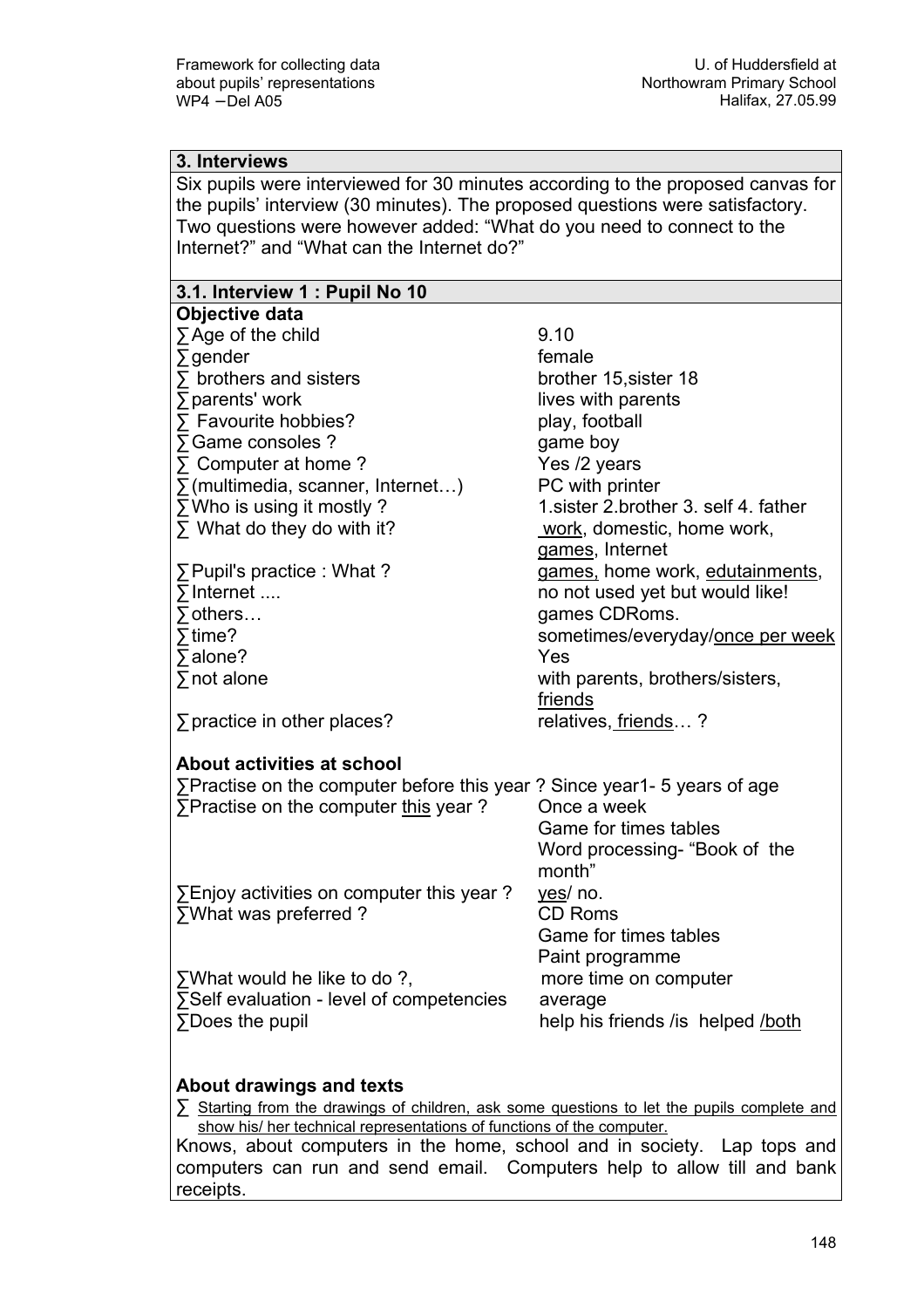∑ Eventually, ask some definitions of : computer, informatics, software, Internet, CD-ROM… CD-Roms can be put in computer to gather information - 'like Encarta which I have at home.'

Printer connected to base of computer and keyboard. Screen connected by cable to base. Had heard of internet but not used. Could apply technology to hospital where a baby scanner might be used and print outs to supply information. The internet allows connection to other people. For internet communication need CD-Rom and a computer.

∑Starting from the texts of pupils (and eventually from the collective work), ask some questions to better understand what has been written by the pupil (in the text " what computer is useful to me "). Communication world wide internet connects people Gathering and disseminating information personal use writing letters-penfriend, pictures, painting, music. games business home email **Shopping** Banking **Hospitals**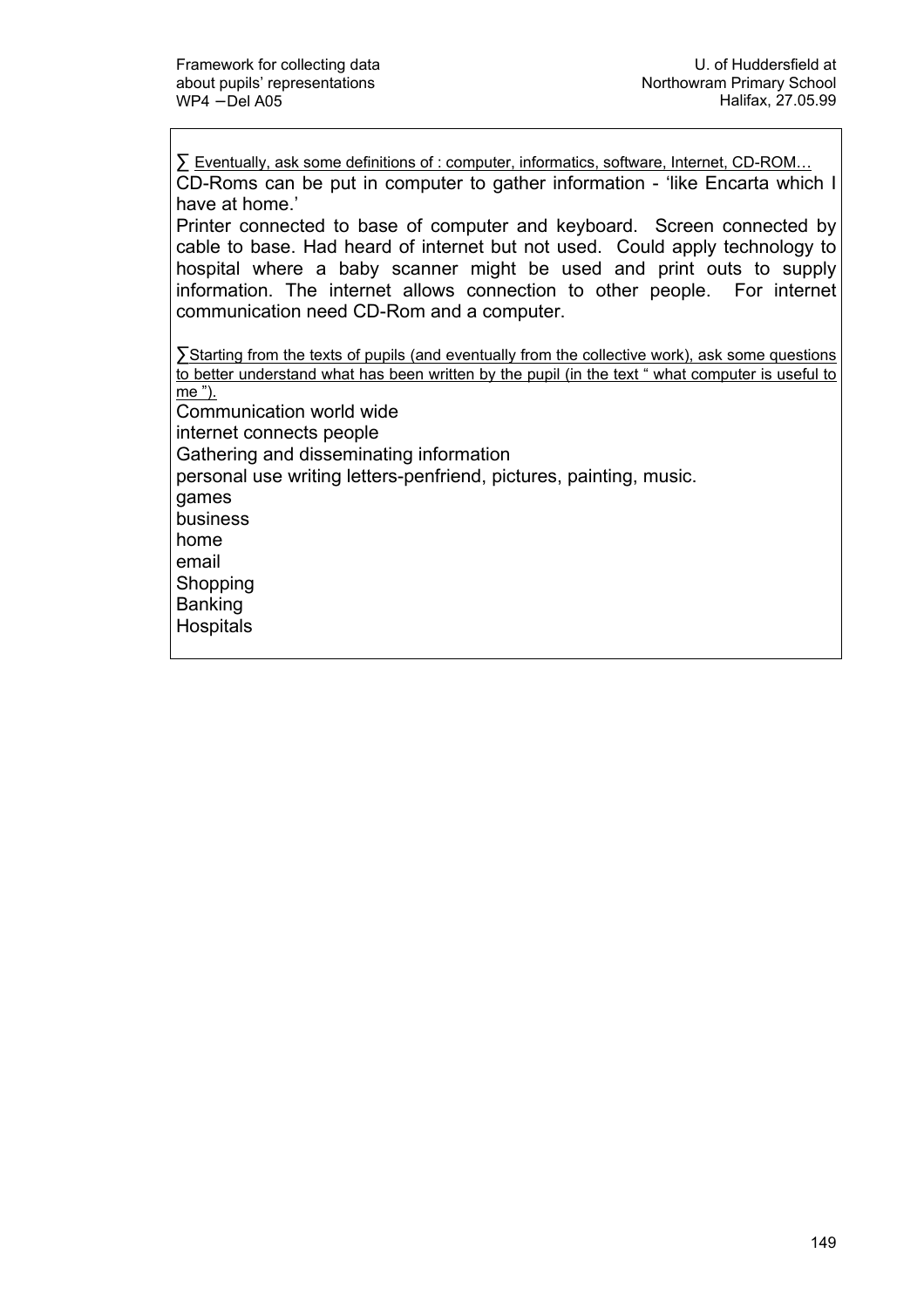

| How is the picture: b/w (no choice given -pen or pencil, ruler and A5 paper. To<br>select colours at this initial stage would have caused too much confusion, both<br>in terms of supply to all pupils and by distracting from the type of drawing to be<br>made.) |                      |                                                                                      |                                        |    |
|--------------------------------------------------------------------------------------------------------------------------------------------------------------------------------------------------------------------------------------------------------------------|----------------------|--------------------------------------------------------------------------------------|----------------------------------------|----|
| How many levels of links are depicted? 1.                                                                                                                                                                                                                          |                      | 2.                                                                                   | <u>3.</u>                              | 4. |
| How many from hub                                                                                                                                                                                                                                                  | single hub           |                                                                                      |                                        |    |
| Can areas be depicted?                                                                                                                                                                                                                                             | programmes<br>music. | Laptop with email and other<br>Cash till, money, bank<br>Game gear, tetris and games | Computer with paint, numbers, writing, |    |
| $\Sigma$ Comments: is there anything worth to notice?                                                                                                                                                                                                              |                      |                                                                                      |                                        |    |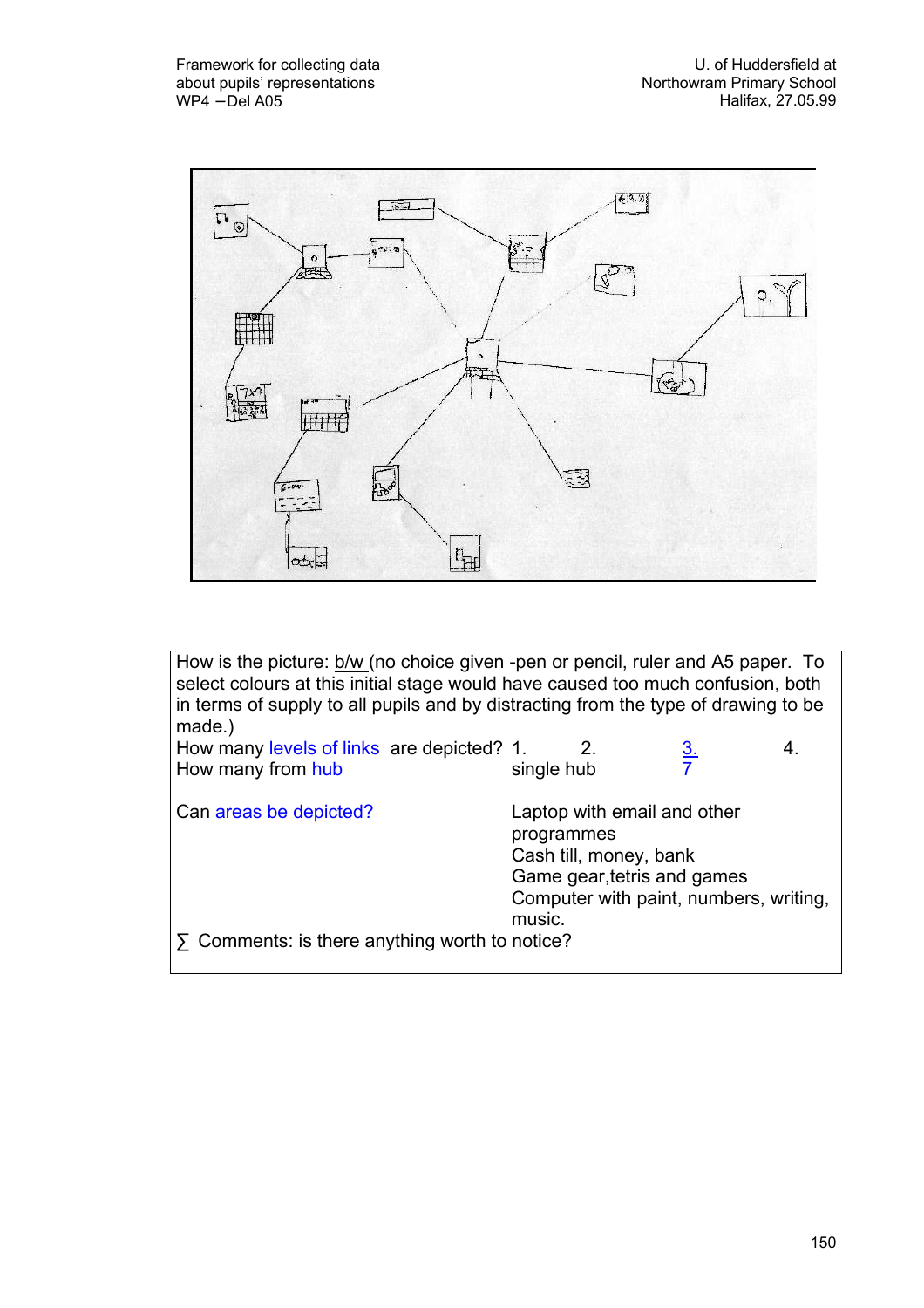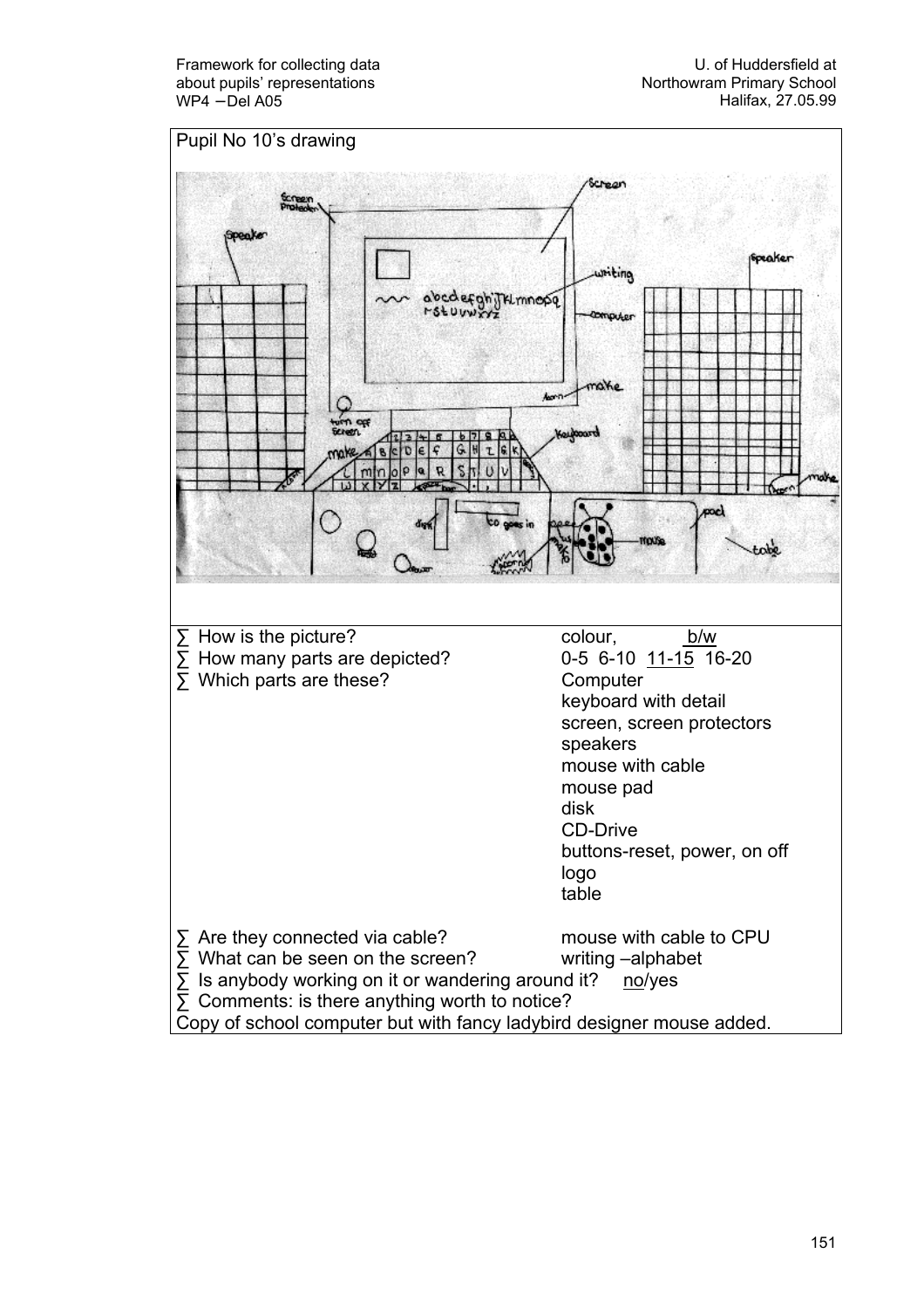## Pupil No 10's text

This is from the second part of the writing section. It was produced as a continuum to it, but with a change of emphasis by addition of the word 'usefulness.'

∑ How many words and sentences?

 Overall for both 181 words 11 sentences Usefulness alone 61words 5 sentences

∑ List up to ten significant names/nouns (English equivalents) used in the text (usefulness)

letter, information, money, cash till, email, games, countries, friend, business

∑ List up to ten significant adjectives used in the text(usefulness) important, different, good

∑ List up to ten significant verbs used in the text (usefulness) writing, printing, play, find, get money, find

∑ Synthesise the main argument in one sentence (usefulness.) Useful for communication, information gathering, game playing, work and for control-cash machines.

Transcript:-

## a) Describing a computer system to an alien!

This is a computer system it has a printer to print with. You can play games on it like mind sweeper, times tables and things like that. To get a game on you have to press that button and you put your CD in. Lets put this game in. In a hospital they use a baby scanner to see how the baby is and if it has anything wrong with it. On the computer is a plain piece of paper there pencil or paint and you can choose a colour and start drawing. If you want to print that press the power for the printer put a piece of paper in and let it print and that is your picture. (120 words.)

#### b) usefulness!

The usefulness is for writing a letter to a important person or to a family or friend. It is also good to find information. Also good for business people to use printing things and to get money out of cash till. It is also good to email to other people in different countries. It is also good to play games on. (61 words.)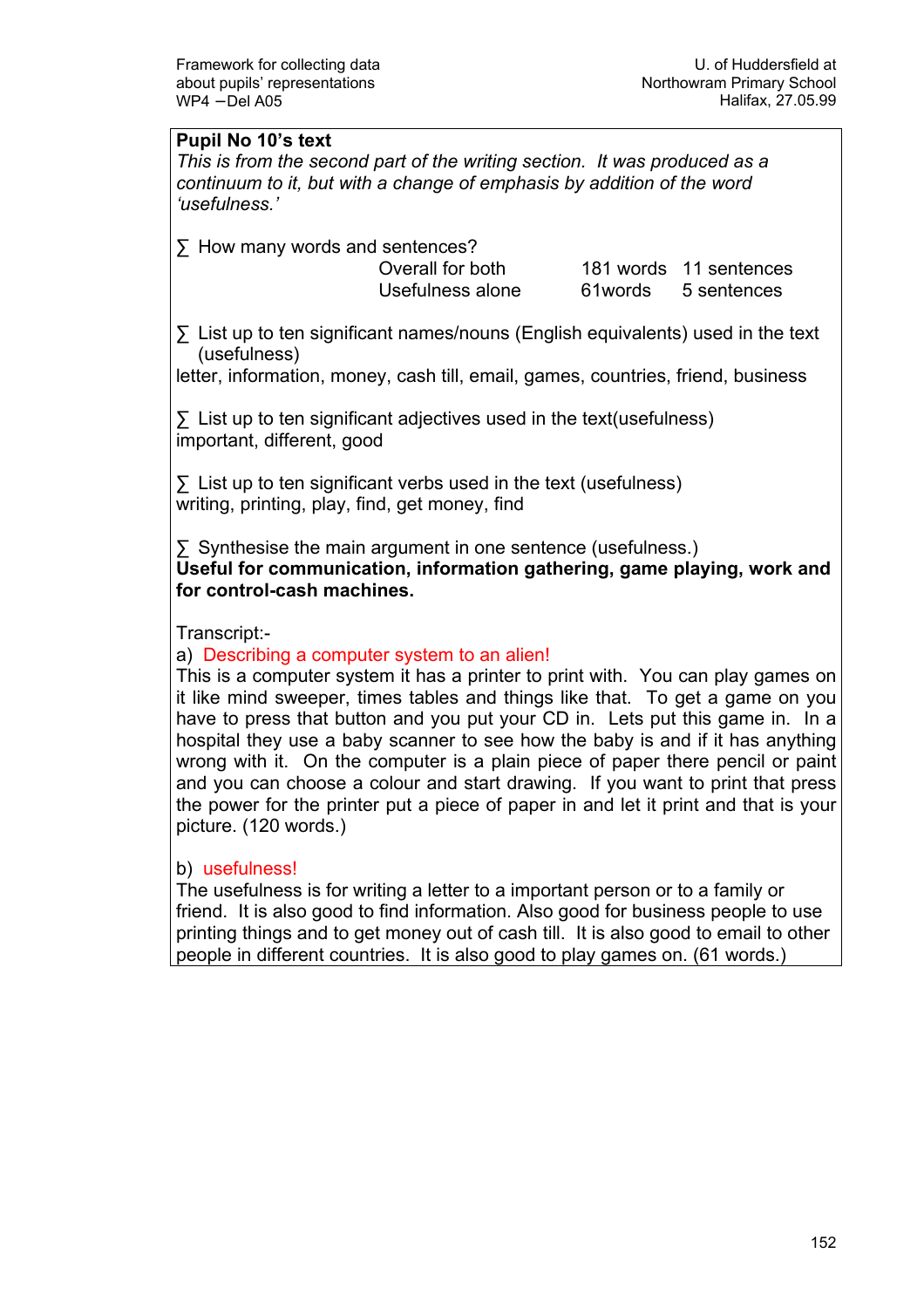$\overline{\phantom{0}}$ 

| 3.2. Interview 2: Pupil No 26                                                                    |                                     |  |
|--------------------------------------------------------------------------------------------------|-------------------------------------|--|
| Objective data                                                                                   |                                     |  |
| $\Sigma$ Age of the child                                                                        | 10                                  |  |
| $\sum$ gender                                                                                    | male/female                         |  |
| $\sum$ brothers and sisters                                                                      | sister 8                            |  |
| $\sum$ parents' work                                                                             | lives with parent                   |  |
| $\sum$ favourite hobbies                                                                         | play, football                      |  |
| ∑ Game consoles ?                                                                                | no                                  |  |
| $\Sigma$ Computer at home ?                                                                      | Yes /1 years                        |  |
| $\Sigma$ (multimedia, scanner, Internet)                                                         | PC with printer, powerpad, joystick |  |
| $\Sigma$ Who is using it mostly :                                                                | 1. self<br>2.father.                |  |
|                                                                                                  | 4. mother -no<br>3. sister          |  |
| $\Sigma$ what do they do with                                                                    | work, domestic, home work,          |  |
|                                                                                                  | games, internet                     |  |
| $\Sigma$ Pupil's practice : What ?                                                               | games, home work, edutainments,     |  |
| $\sum$ Internet                                                                                  | no not used yet but would like!     |  |
| $\Sigma$ others                                                                                  |                                     |  |
| $\sum$ time                                                                                      | sometimes/ every other day/         |  |
|                                                                                                  | once per week                       |  |
| $\Sigma$ alone/                                                                                  | yes not alone<br>with parents,      |  |
|                                                                                                  | brothers/sisters, friends           |  |
| $\sum$ practice in other places                                                                  | relatives, friends?                 |  |
|                                                                                                  |                                     |  |
| About activities at school                                                                       |                                     |  |
| $\Sigma$ Practise on the computer before this year?                                              | Since year1- 5 years of age         |  |
| $\Sigma$ Practise on the computer this year?                                                     | Twice a week                        |  |
|                                                                                                  | Game for times tables               |  |
|                                                                                                  | Word processing- "Book of the       |  |
|                                                                                                  | month"<br><b>Pictures</b>           |  |
|                                                                                                  |                                     |  |
|                                                                                                  | Library-reference                   |  |
|                                                                                                  | Poetry books                        |  |
| $\Sigma$ Enjoy activities on computer this year?                                                 | yes/ no.                            |  |
| $\Sigma$ What was preferred ?                                                                    | <b>CD Roms</b>                      |  |
|                                                                                                  | Games                               |  |
| $\Sigma$ What would he like to do?                                                               | more time on computer and games     |  |
| $\Sigma$ Self evaluation - level of competencies                                                 | good but others possibly better     |  |
| $\sum$ Does the pupil                                                                            | help his friends / is helped / both |  |
| About drawings and texts                                                                         |                                     |  |
| $\sum$ Starting from the drawings of children, ask some questions to let the pupils complete and |                                     |  |
| show his/ her technical representations of functions of the computer.                            |                                     |  |
| From the drawings the pupil has concentrated on computers as game machines                       |                                     |  |
| and for personal use for writing and printing. Although from the list produced                   |                                     |  |
| some multimedia functions and other applications of a computer can be                            |                                     |  |
| identified. These include camera, bomb, romer, watch, scanner and cash                           |                                     |  |
| machines.                                                                                        |                                     |  |
|                                                                                                  |                                     |  |

∑ Eventually, ask some definitions of : computer, informatics, software, internet, CD-ROM... Understands how cables run to power socket and connect parts and inside of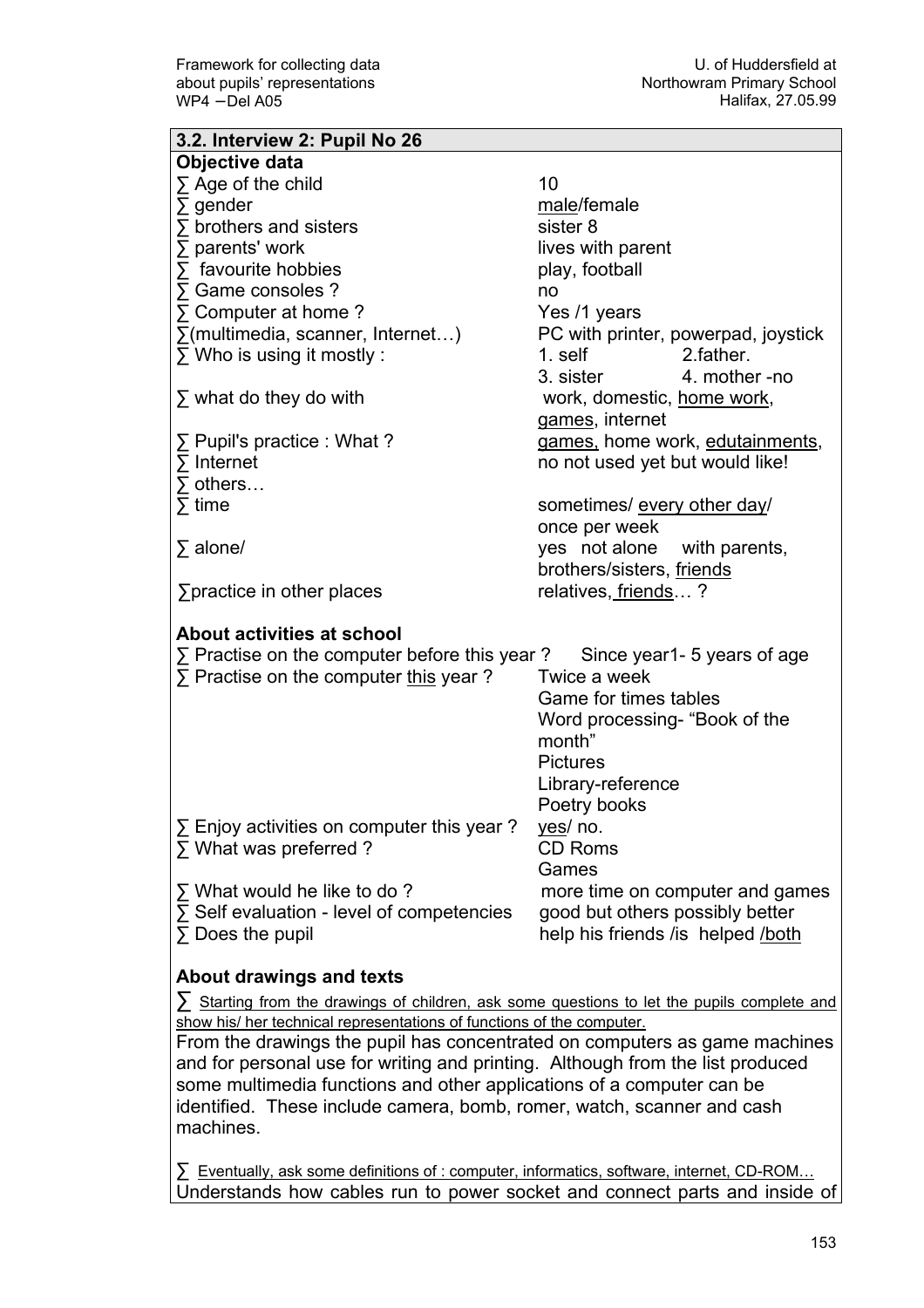computer. Uses CDRoms . Defines internet as a way of sending 'stuff to other places.' Software is what makes things work on a computer like games. Computers are useful 'don't have to read, can use sound and pictures.' Very knowlegable on personal computer and attachments.

∑ Starting from the texts of pupils (and eventually from the collective work), ask some questions to better understand what has been written by the pupil (in the text " what computer is useful to me")

Computers are useful 'don't have to read, can use sound and pictures. multimedia functions

camera, bomb, romer, watch, scanner and cash machines personal writing , printing and homework



∑ How is the picture: b/w (no choice given -pen or pencil, ruler and A5 paper. To select colours at this initial stage would have caused too much confusion, both in terms of supply to all pupils and by distracting from the type of drawing to be made.)

- ∑ How many levels of links are depicted? 1. 2. 3. 4.  $\sum$  How many from hub single hub 10<br>  $\sum$  Can areas be depicted? Games and toy Can areas be depicted? Games and toys only (furby.)
- $\Sigma$  Comments: is there anything worth to notice? Two zones of use personnal computer and games environment shown.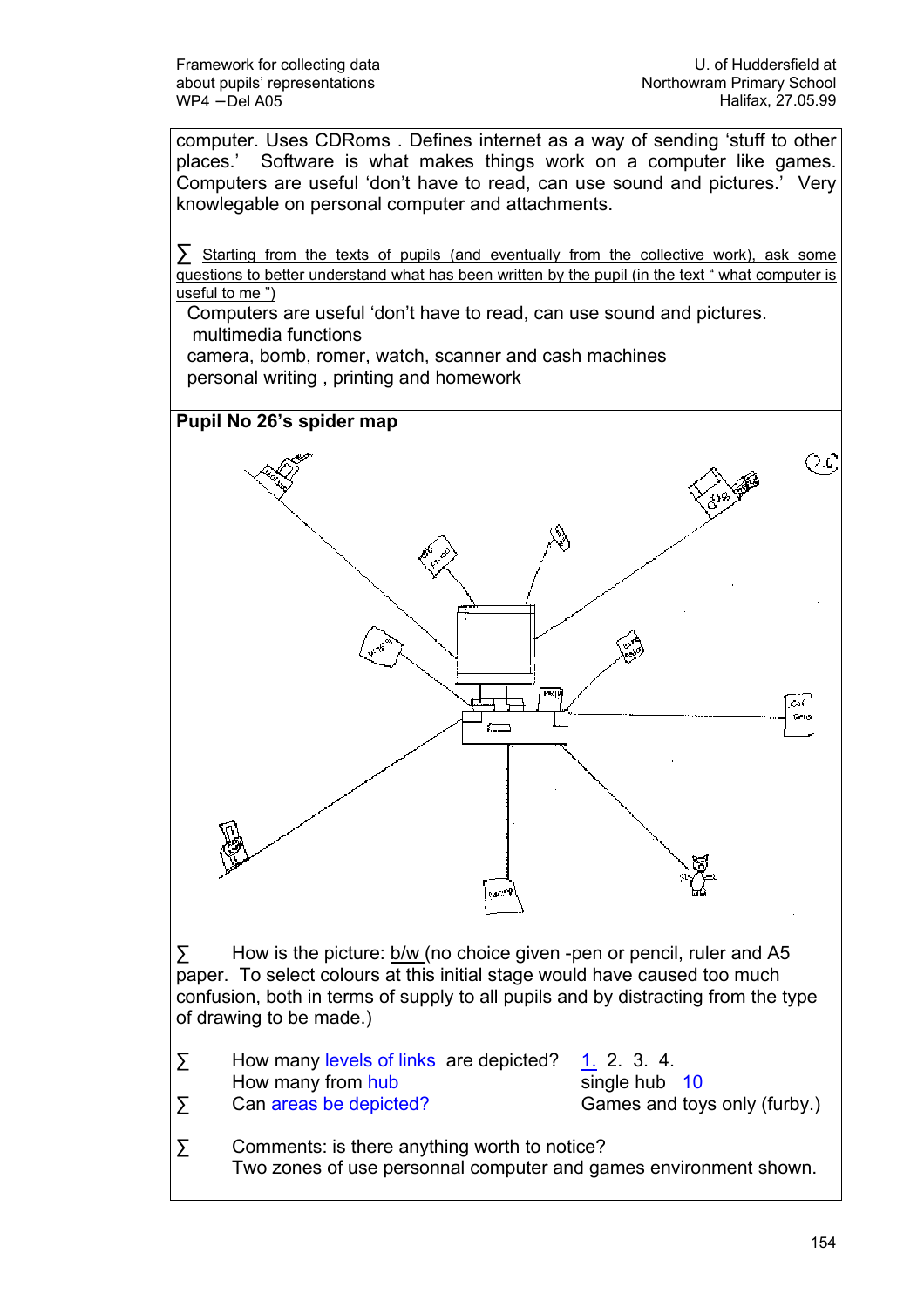|                    | <b>Pupil No 26's drawing</b>                                                                                                                                                          |                                                                                                                  |
|--------------------|---------------------------------------------------------------------------------------------------------------------------------------------------------------------------------------|------------------------------------------------------------------------------------------------------------------|
| ΣΣ                 | How is the picture?<br>How many parts are depicted?                                                                                                                                   | colour, b/w<br>0-5 6-10 11-15 16-20                                                                              |
|                    | Which parts are these?                                                                                                                                                                | screen<br>powerpad<br>mouse<br>joy stick<br>disk drive<br>word pad<br><b>CDDisk</b><br>button to open disk drive |
| ΣΣΣ                | Are they connected via cable?<br>What can be seen on the screen?<br>Is anybody working on it or wandering around it?                                                                  | yes/no<br>mouse, joy stick, powerpad<br>yes/no                                                                   |
| $\frac{\Sigma}{2}$ | Who is he and what is he doing?<br>Comments: is there anything worth to notice?<br>Understood meaning of cables, printer scanner and internet, but did not show<br>these on drawings. |                                                                                                                  |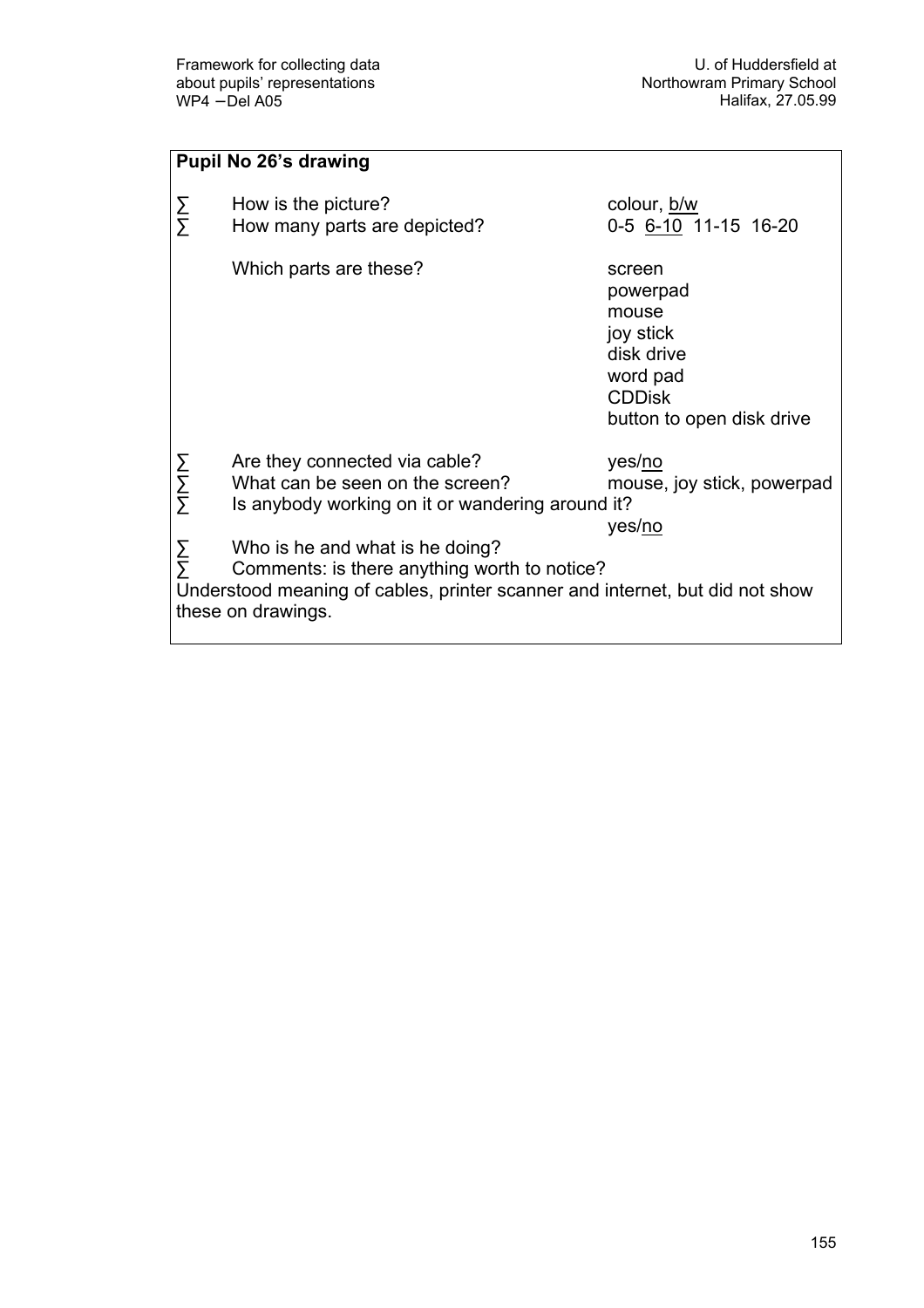### Pupil No 26's text

This is from the second part of the writing section. It was produced as a continuum to it, but with a change of emphasis by addition of the word 'usefulness.'

∑ How many words and sentences?

 Overall for both 105 words 8 sentences Usefulness alone 39 words 2 sentences

∑ List up to ten significant names/nouns (English equivalents) used in the text (usefulness)

computer, mouse, homework

∑ List up to ten significant adjectives used in the text(usefulness) (None)

∑ List up to ten significant verbs used in the text(usefulness) writing, printing, play, do, work, print

∑ Synthesise the main argument in one sentence (usefulness.)

Transcript (Note child did not use capital letters)

## a) Describing a computer system to an alien!

Some computers are to play on and some computers are to write on . the system is inside the computer . and a game is a computer . when you play one it . you can do anything on a computer . a mouse is a thing that can print on paper and on the computer . there is system in speakers sound comes out of the speakers to give you sound. (66 words)

#### b) usefulness!

 The usefulness of computers is because that we can do homework and play games and when you are at work you can print stuff off computers . and you can play on computers on games like raising and super mario and lots more. (39 words)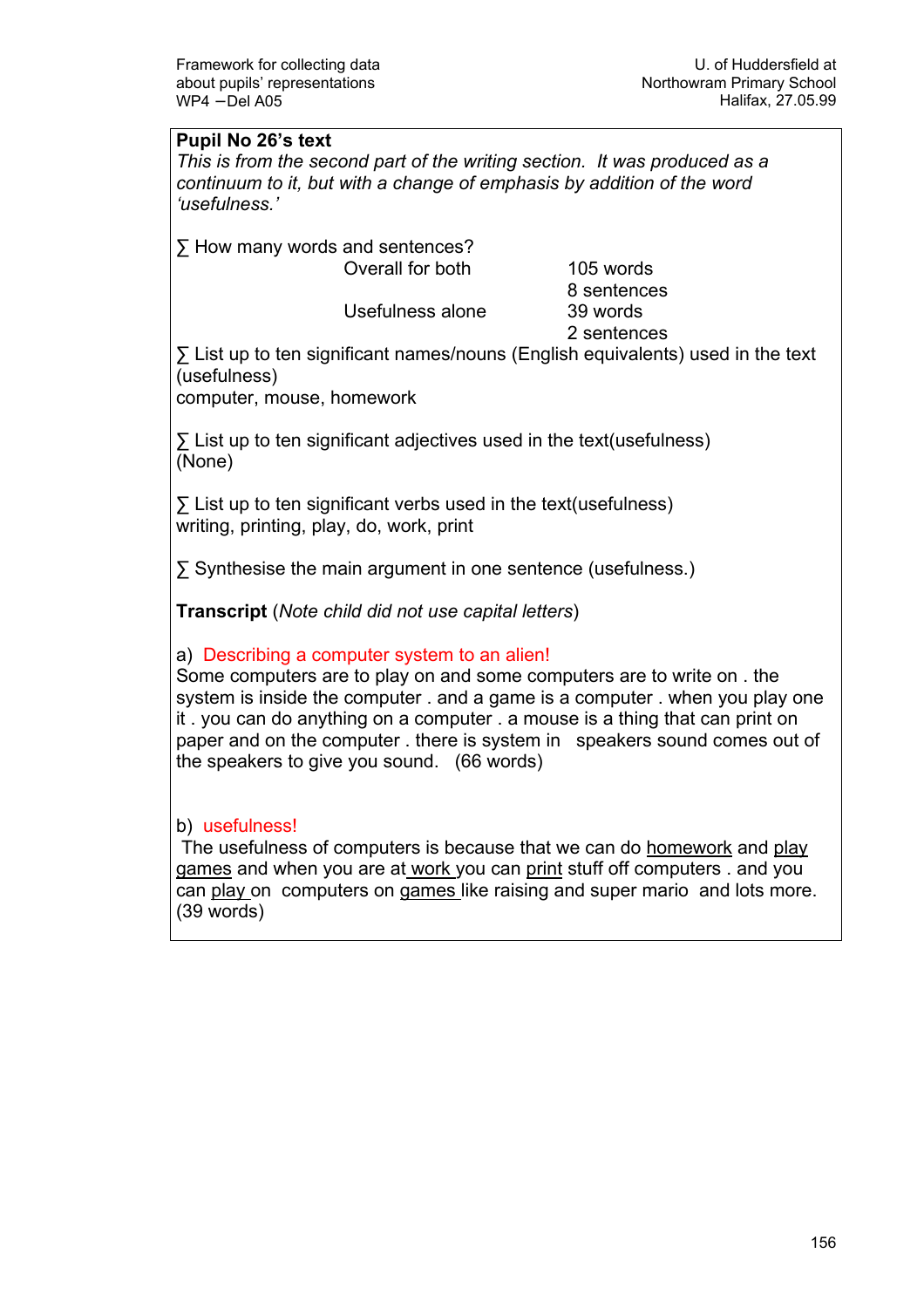| 3.3. Interview 3: Pupil No 29                                                      |                     |                                                                                                  |
|------------------------------------------------------------------------------------|---------------------|--------------------------------------------------------------------------------------------------|
| Objective data                                                                     |                     |                                                                                                  |
| $\Sigma$ Age of the child                                                          | 10.5                |                                                                                                  |
| $\sum$ gender                                                                      | male/female         |                                                                                                  |
| <b>∑brothers and sisters</b>                                                       | sister 7            |                                                                                                  |
| $\Sigma$ parents' work                                                             |                     |                                                                                                  |
|                                                                                    |                     | lives with parents                                                                               |
| $\sum$ favourite hobbies                                                           |                     | play, football and computer                                                                      |
| ∑ Game consoles ?                                                                  |                     | sega megadrive                                                                                   |
| $\Sigma$ Computer at home ?                                                        |                     | Yes /1 years and one previous to this                                                            |
| (multimedia, scanner, Internet)                                                    |                     | PC with printer, scanner, camera-<br>multimedia                                                  |
| $\Sigma$ Who is using it mostly ?                                                  |                     | 1.self 2.mum or dad 3. sister                                                                    |
| $\Sigma$ What do they do with it?                                                  |                     | <u>work, domestic, home work,</u>                                                                |
|                                                                                    |                     | <u>games, internet</u>                                                                           |
| $\Sigma$ Pupil's practice : What ?                                                 |                     | games, home work, edutainments,                                                                  |
|                                                                                    |                     | Internet on mums work laptop                                                                     |
|                                                                                    |                     | <b>Puzzles and Games</b>                                                                         |
|                                                                                    |                     | Magic Carpet                                                                                     |
|                                                                                    |                     | <b>Theme Hospital</b>                                                                            |
|                                                                                    |                     | <b>Fefa Football</b>                                                                             |
|                                                                                    |                     | <b>Command and Conquer</b>                                                                       |
|                                                                                    |                     | Windows environment                                                                              |
| $\overline{2}$ time?                                                               |                     | Sometimes / everyday / once per week                                                             |
| $\sum$ alone/                                                                      | yes                 |                                                                                                  |
| $\sum$ not alone                                                                   |                     | with parents, brothers/sisters, friends                                                          |
| $\Sigma$ practice in other places                                                  | relatives, friends? |                                                                                                  |
|                                                                                    |                     |                                                                                                  |
| <b>About activities at school</b>                                                  |                     |                                                                                                  |
| $\Sigma$ Practise on the computer before this year?<br>Since year1- 5 years of age |                     |                                                                                                  |
| $\Sigma$ Practise on the computer this year?                                       |                     | Once or twice a week                                                                             |
|                                                                                    |                     | Game for times tables                                                                            |
|                                                                                    |                     | Word processing                                                                                  |
|                                                                                    |                     | <b>CDRoms</b>                                                                                    |
| $\Sigma$ Enjoy activities on computer this year?                                   |                     | yes/ no.                                                                                         |
| $\Sigma$ What was preferred ?                                                      |                     | CD Roms                                                                                          |
|                                                                                    |                     | Game for times tables                                                                            |
|                                                                                    |                     | Paint programme                                                                                  |
|                                                                                    |                     |                                                                                                  |
| $\Sigma$ What would he like to do ?,<br>∑ Self evaluation - level of competencies  |                     | more time on computer                                                                            |
|                                                                                    |                     | Knowledgeable especially home                                                                    |
|                                                                                    |                     | system<br>not so school as Acorn machines.                                                       |
|                                                                                    |                     |                                                                                                  |
| $\Sigma$ Does the pupil                                                            |                     | help his friends / is helped / both                                                              |
| About drawings and texts                                                           |                     |                                                                                                  |
|                                                                                    |                     | $\sum$ Starting from the drawings of children, ask some questions to let the pupils complete and |
| show his/ her technical representations of functions of the computer.              |                     |                                                                                                  |

Very knowlegable of own computer and other computer systems. 61 items listed to identify computers and their use in the wider world wide setting. The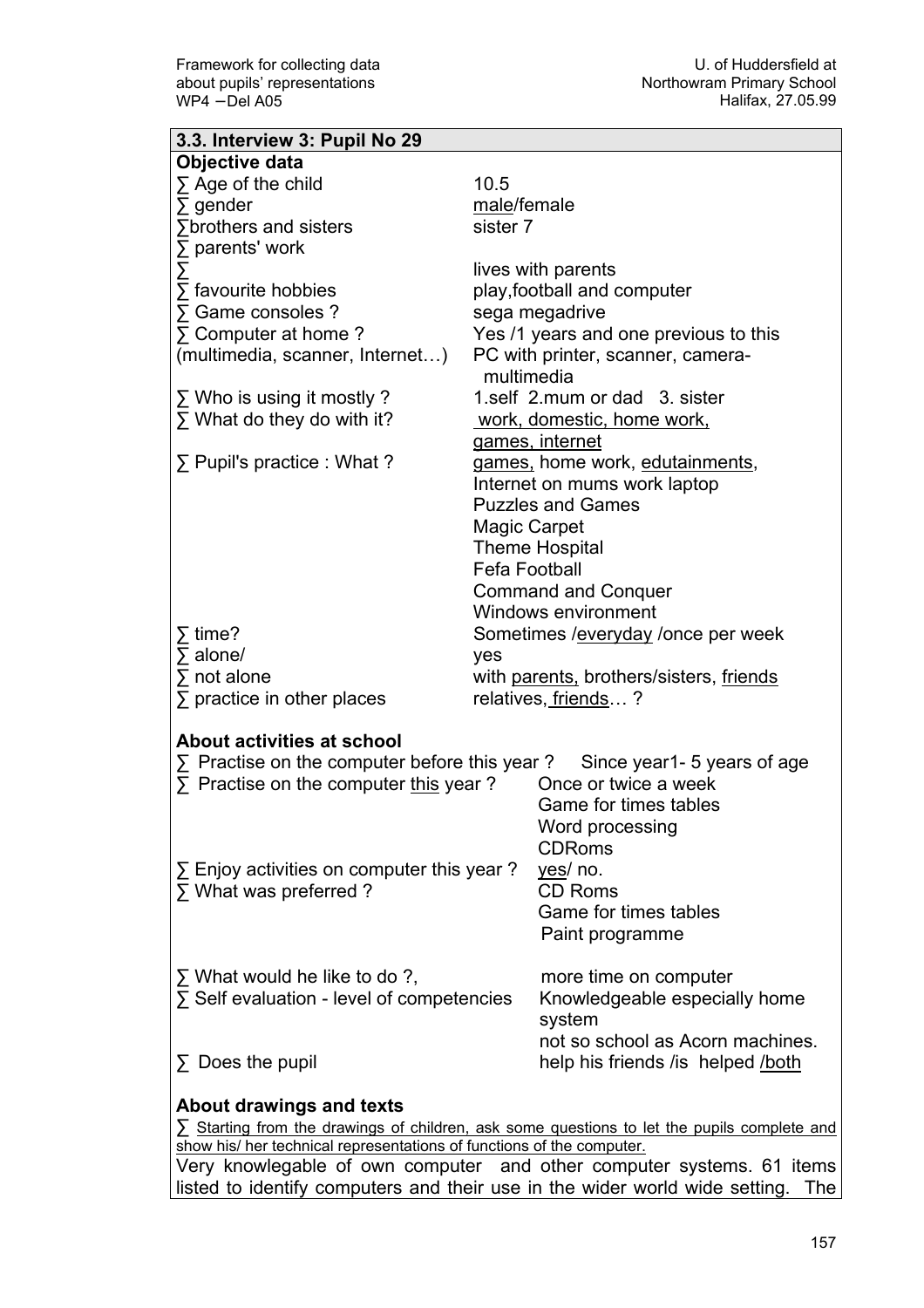range varies from toys and games to missiles, heating systems and teletext! ∑ Eventually, ask some definitions of : computer, informatics, software, internet, CD-ROM… Very knowlegable of computers and computer system. Both parents work include computer use which has added to this knowledge. Examples of dad spilling coffee on the keyboard and a millennium compliancy test were described. Able to describe a multimedia computer and applications that it could be used for both at home and for business. He takes digital pictures but his parents download them and use the scanner. Talked about internet which parents have at work and are considering for home use, as software that needs installing and setting up, that can be used with a modem and telephone wires and that produces phone bills! It was seen as a good way of communicating both for business and personnel use. Sees it as 'loads of stuff, sort of in the air' that you need an address typed into the computer like www.uk to get. Explained that one child in the class had ordered a book by internet and had brought it to school. Talked about computers being more useful in the future. Mentioned millennium bug as a virus that affects computer clocks which in turn would upset a network of computers if networked and anything which they might run. For an example he used cars which have computers in them and anything run by computers. Email was seen as something typed into the computer then scanned 'sort of' by the computer and sent through the air.

∑ Starting from the texts of pupils (and eventually from the collective work), ask some questions to better understand what has been written by the pupil (in the text " what computer is useful to me "). personal use business use multimedia function communication world wide applications-space, warfare, communication (fax, phone, teletext, digital television), heating systems and toys such as cars robots furbies and tamagotgy.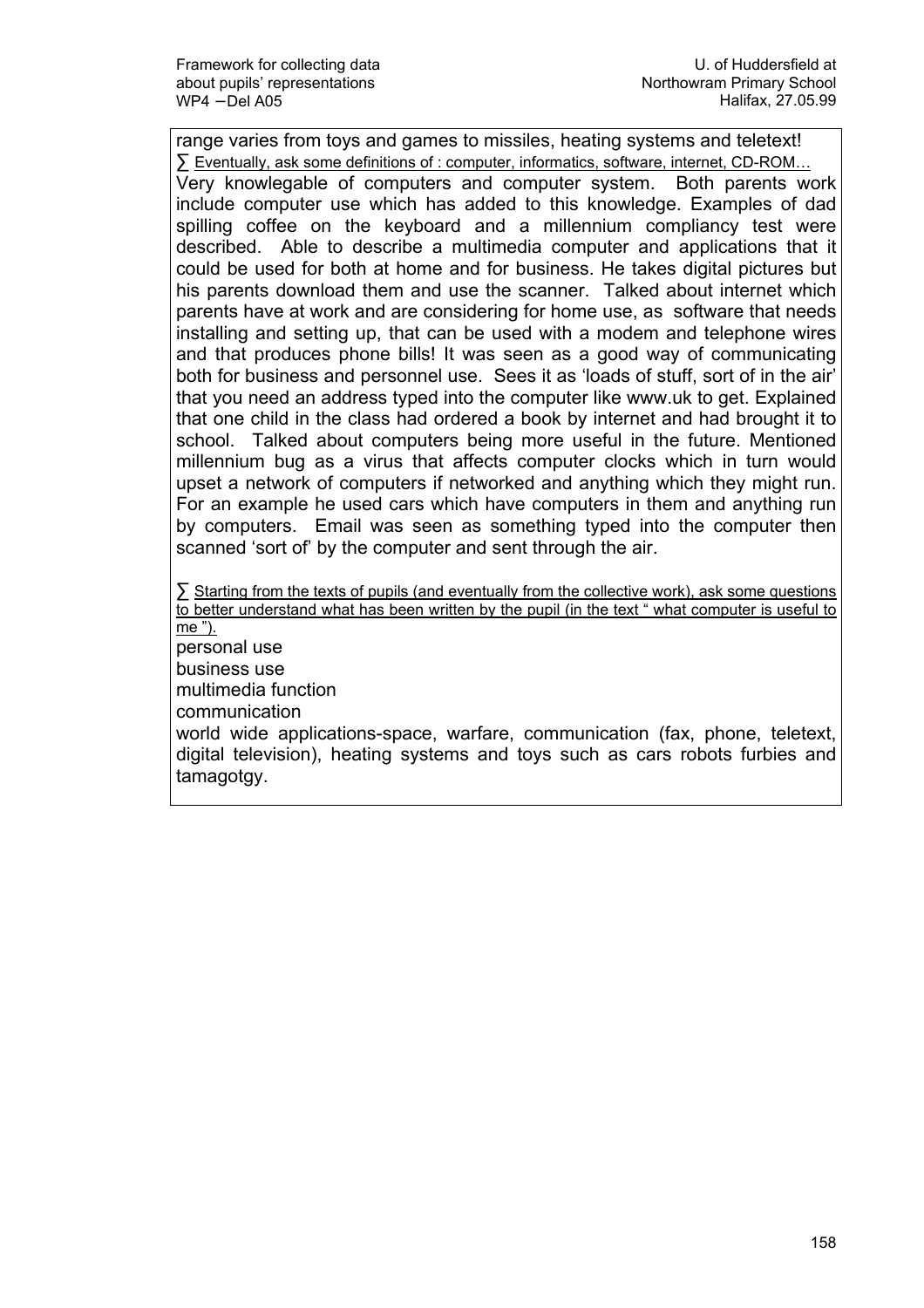U. of Huddersfield at Northowram Primary School Halifax, 27.05.99

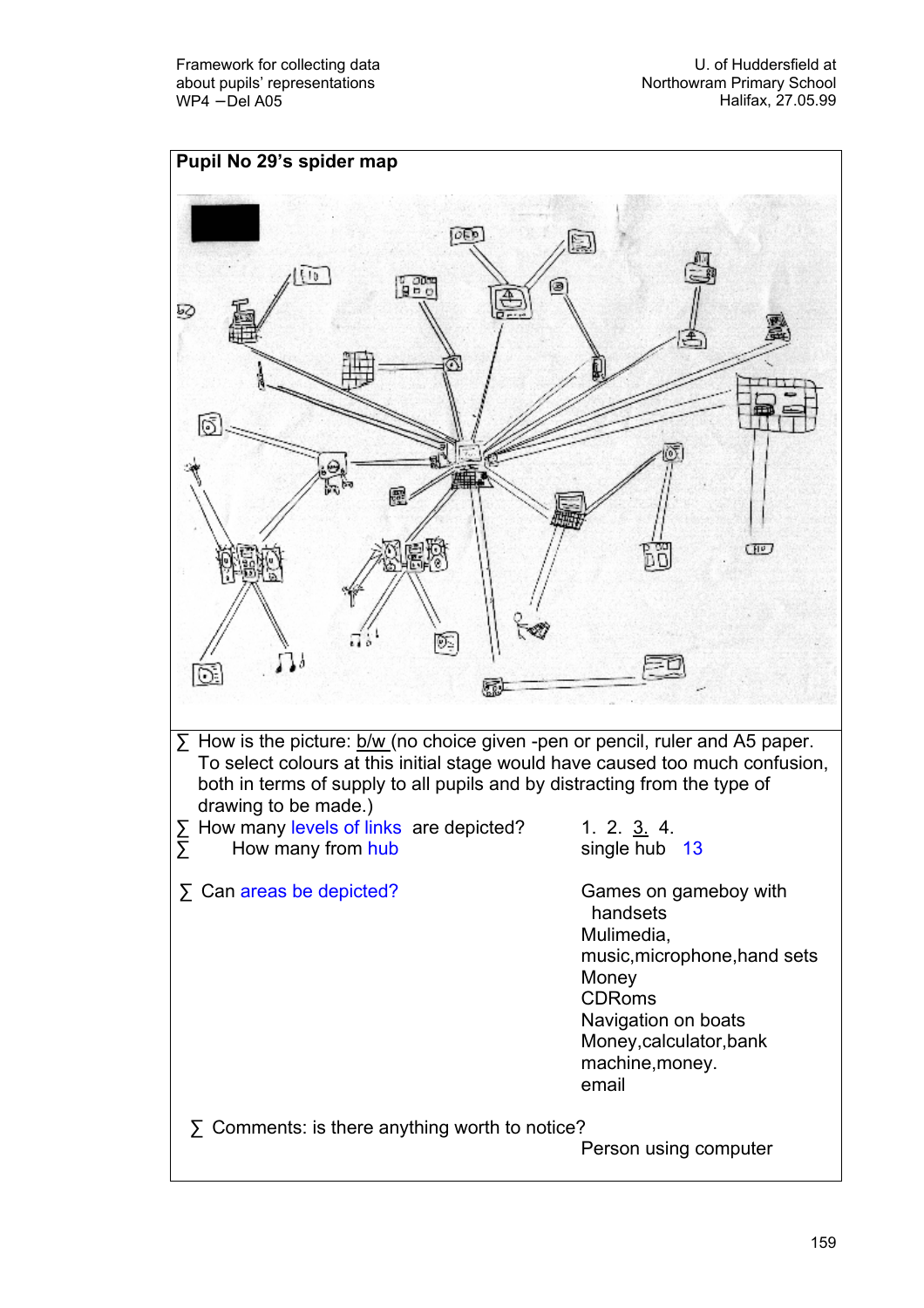| <b>Pupil No 29's drawing</b>                                                                                                                                                                                                                                                                                                                                                                                                   |                                                                                                                                                                                                                                                                                                                                       |  |
|--------------------------------------------------------------------------------------------------------------------------------------------------------------------------------------------------------------------------------------------------------------------------------------------------------------------------------------------------------------------------------------------------------------------------------|---------------------------------------------------------------------------------------------------------------------------------------------------------------------------------------------------------------------------------------------------------------------------------------------------------------------------------------|--|
|                                                                                                                                                                                                                                                                                                                                                                                                                                |                                                                                                                                                                                                                                                                                                                                       |  |
| How is the picture?<br>N<br>N<br>N<br>How many parts are depicted?<br>Which parts are these                                                                                                                                                                                                                                                                                                                                    | colour, b/w<br>0-5 6-10 11-15 16-20<br>computer<br>keyboard with key detail<br>screen<br>tower<br>speakers<br>mouse with cable<br>mouse mat<br>disk<br><b>CD-Drive</b><br>buttons-volume<br>camera<br>table<br>monitor<br>microphone<br>wires<br>transmitter<br>net<br>cameras to send photographs<br>stand<br>email to send messages |  |
| $\Sigma$ Are they connected via cable?<br>$\overline{\Sigma}$ What can be seen on the screen?                                                                                                                                                                                                                                                                                                                                  | each system networked by cables<br>email, pictures, squiggles                                                                                                                                                                                                                                                                         |  |
| $\Sigma$ Is anybody working on it or wandering around it?<br>no/yes<br>$\Sigma$ Comments: is there anything worth to notice?<br>Six similar computers linked together as a network. Drawing show great detail<br>which includes all buttons and ports. Each computer in the system seems to<br>look the same but is labeled to show different operations. These include a<br>business system, email, internet, and multimedia. |                                                                                                                                                                                                                                                                                                                                       |  |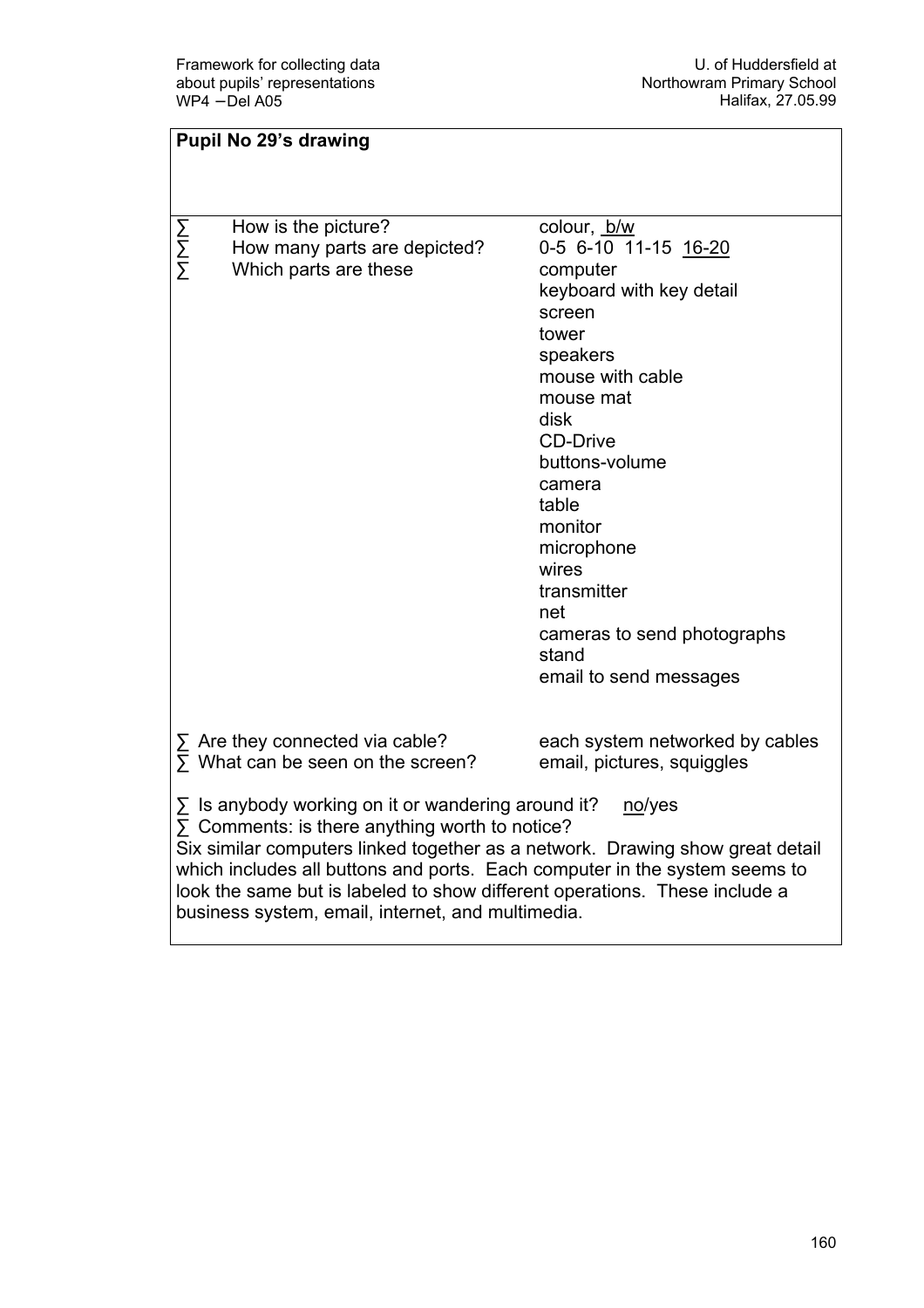#### Pupil No 29's text

This is from the second part of the writing section. It was produced as a continuum to it, but with a change of emphasis by addition of the word 'usefulness.'

| $\sum$ How many words and sentences? |    |                       |
|--------------------------------------|----|-----------------------|
| Overall for both                     |    | 147 words 8 sentences |
| Usefulness alone                     | 49 | 6 sentences           |

∑ List up to ten significant names/nouns (English equivalents) used in the text (usefulness)

business, game, picture, internet, writing, photos

 $\Sigma$  List up to ten significant adjectives used in the text(usefulness) fun, good

∑ List up to ten significant verbs used in the text(usefulness0 learn, writing, contact, buy, taking photos, talk, sending

∑ Synthesise the main argument in one sentence (usefulness.) Computers are fun to use and have many applications for home and business use.

## **Transcript**

#### a) Describing a computer system to a alien!

A computer system is like a bunch of computers that make a network. They email each other (email is where you send writing or pictures through the air and send photos. To do this they need a keyboard, a keyboard is a pad with lots of buttons (you type with it). You also need a mouse to move things around on the screen. One of the main things is the digital camera to take photographs of things. There's the microphone to talk to each other about business. Another thing is the speakers to listen to people talking. (98 words)

b) usefulness!

If it's a business computer system they can contact each other and talk about business. It is also useful for writing and sending pictures. It's also good for taking photos. It's good to learn things off the Internet. It's good for fun as well. You buy loads (of ) games. (49 words.)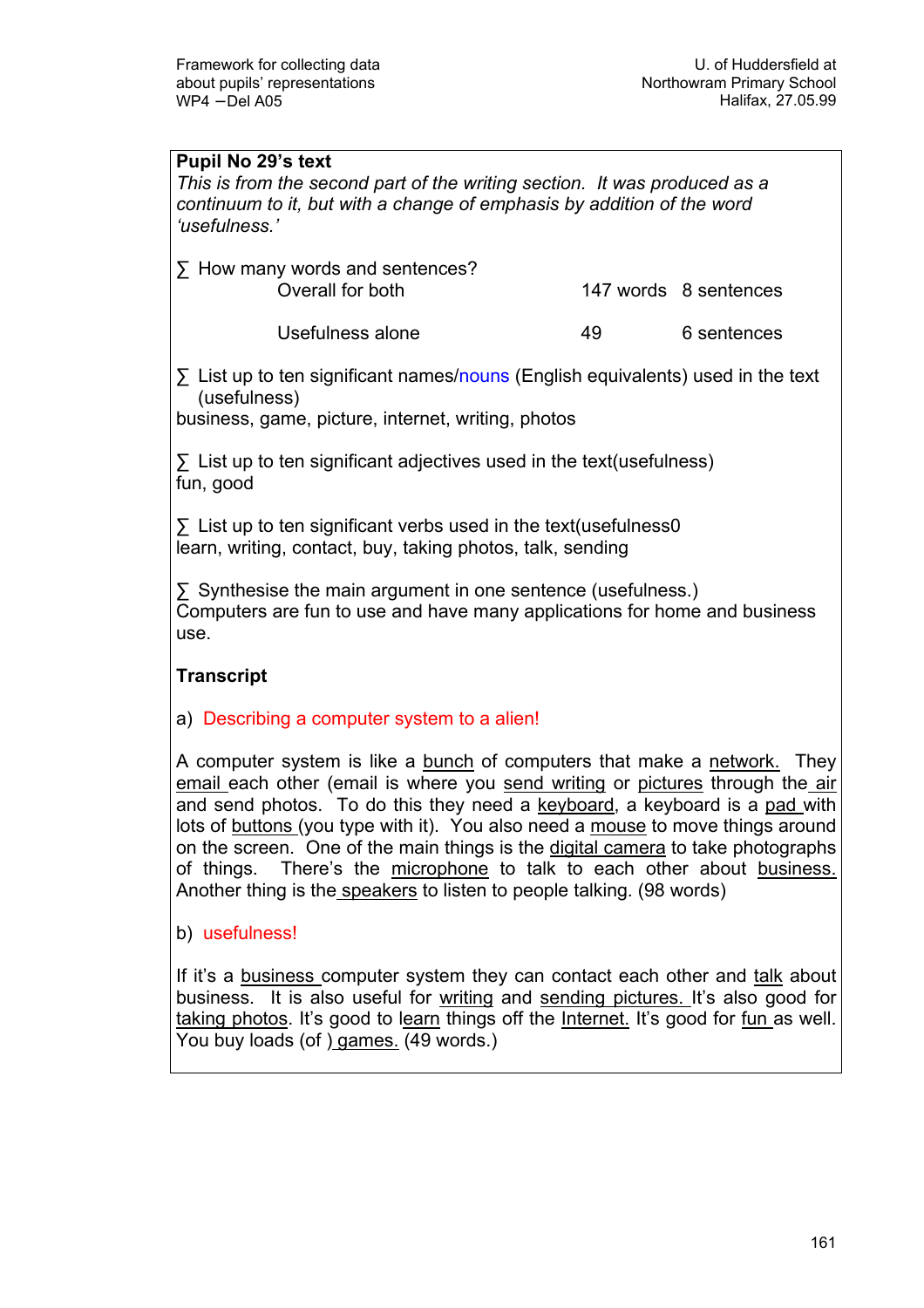| 3.4. Interview 4: Pupil No 18                                                                    |                                     |
|--------------------------------------------------------------------------------------------------|-------------------------------------|
| Objective data                                                                                   |                                     |
| $\sum$ Age of the child                                                                          | 10                                  |
| $\sum$ gender                                                                                    | female                              |
| $\sum$ brothers and sisters                                                                      | brothers 5, 8 years                 |
| $\sum$ parents' work                                                                             | lives with parents, both doctors in |
|                                                                                                  | same practise                       |
|                                                                                                  |                                     |
| $\sum$ favourite hobbies?                                                                        | roller blading                      |
| ∑ Game consoles ?                                                                                | no                                  |
| $\Sigma$ Computer at home ?                                                                      | Yes 2 one old and one 1 year old    |
| $\Sigma$ (multimedia, scanner, Internet)                                                         | PC with printer running Windows 98  |
| ∑ Who is using it mostly?                                                                        | 1 father 2. self                    |
|                                                                                                  | 3. brother $(8)$ 4. brother $(5)$   |
| $\sum$ what do they do with it?                                                                  | work, domestic, home work,          |
|                                                                                                  | games, Internet                     |
| Pupil's practice : What?                                                                         | games, home work, edutainments,     |
| $\sum$ Internet                                                                                  | used with dad.                      |
| $\sum$ others                                                                                    | games CDRoms.                       |
|                                                                                                  | Network 2 Rally                     |
|                                                                                                  | <b>Kellogs CD</b>                   |
|                                                                                                  | Disney CD                           |
|                                                                                                  |                                     |
|                                                                                                  | Go Tango from website as            |
|                                                                                                  | download                            |
| $\sqrt{\ }$ time?                                                                                | sometimes/everyday/once per week    |
| $\sqrt{ }$ alone?                                                                                | yes                                 |
| $\Sigma$ not alone                                                                               | with parents, brothers/sisters,     |
|                                                                                                  | friends                             |
| $\sum$ practice in other places?                                                                 | <u>relatives, friends</u> ?         |
|                                                                                                  |                                     |
| About activities at school                                                                       |                                     |
| $\Sigma$ Practise on the computer before this year ? Since year 1-5 years of age                 |                                     |
| $\Sigma$ Practise on the computer this year?                                                     | Once a month                        |
|                                                                                                  | Go go                               |
|                                                                                                  | Pendown                             |
|                                                                                                  | Egyptian CD Rom                     |
|                                                                                                  |                                     |
|                                                                                                  | <b>Big Pics</b>                     |
| $\Sigma$ Enjoy activities on computer this year?                                                 | yes/ no.                            |
| $\Sigma$ What was preferred ?                                                                    | <b>CD Roms</b>                      |
|                                                                                                  | Game for times tables               |
|                                                                                                  | Paint programme                     |
| $\Sigma$ What would he like to do ?,                                                             | more time on computer               |
| $\Sigma$ Self evaluation - level of competencies                                                 | average                             |
| $\Sigma$ Does the pupil                                                                          | help his friends / is helped / both |
|                                                                                                  |                                     |
| About drawings and texts                                                                         |                                     |
| $\sum$ Starting from the drawings of children, ask some questions to let the pupils complete and |                                     |
|                                                                                                  |                                     |

show his/ her technical representations of functions of the computer. Although the pupil was familiar with all the parts of the computer she chose to draw the inside of the box. The pupil had seen inside a computer once but knew that this her drawing was nothing like the real thing this came as a product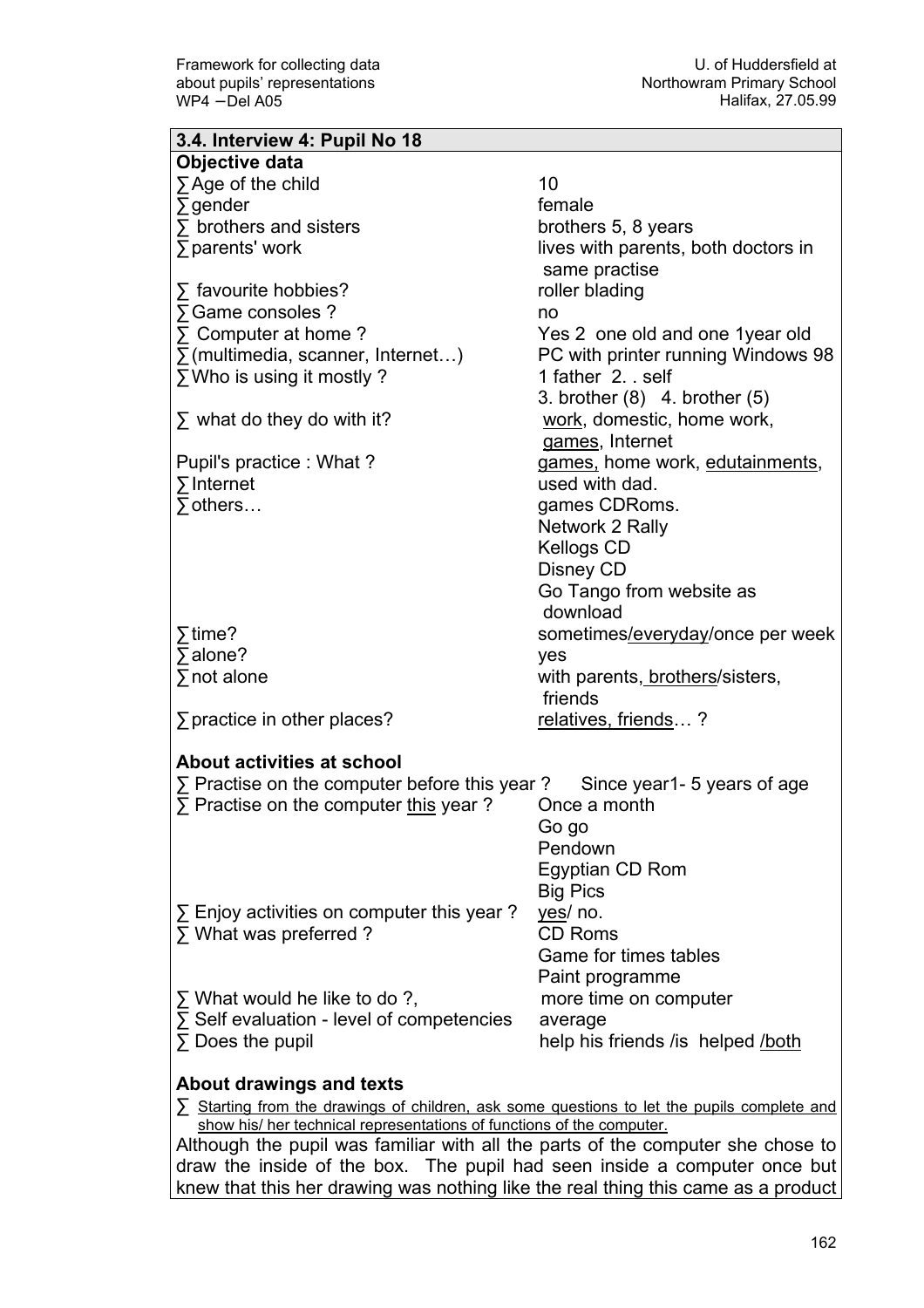from her own imagination.

∑ Eventually, ask some definitions of : computer, informatics, software, Internet, CD-ROM...

∑ Starting from the texts of pupils (and eventually from the collective work), ask some questions to better understand what has been written by the pupil (in the text " what computer is useful to me ").

Communication world wide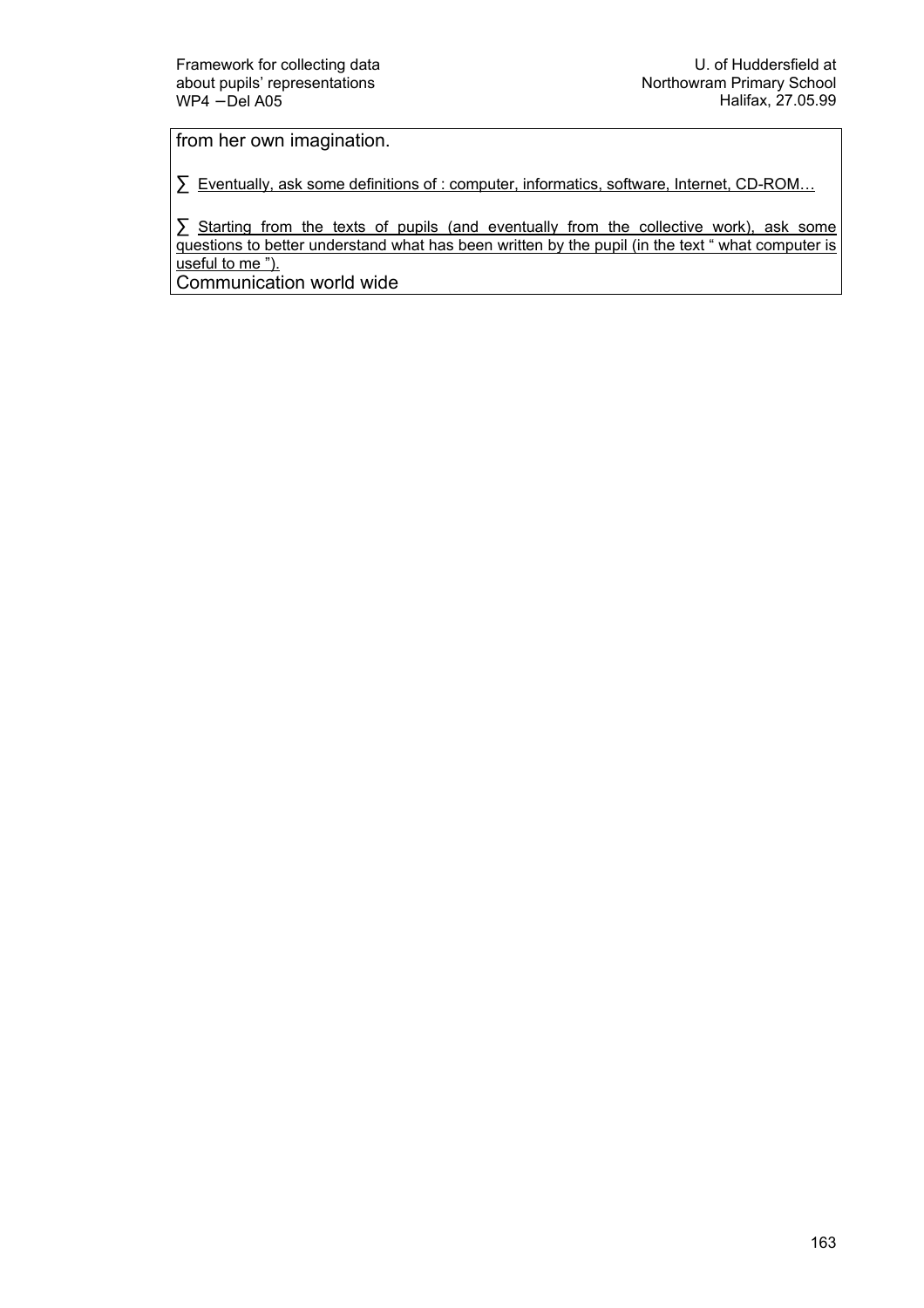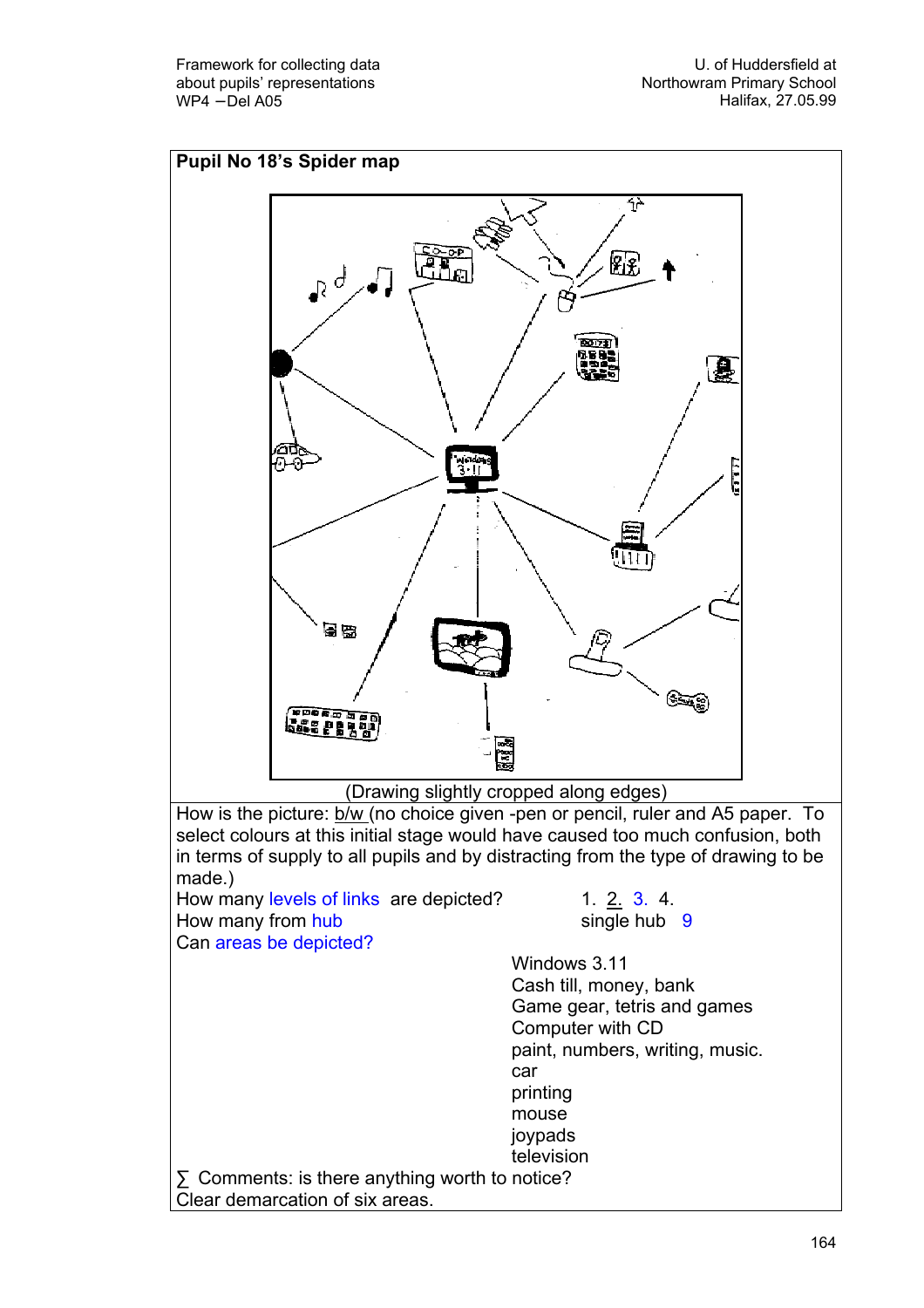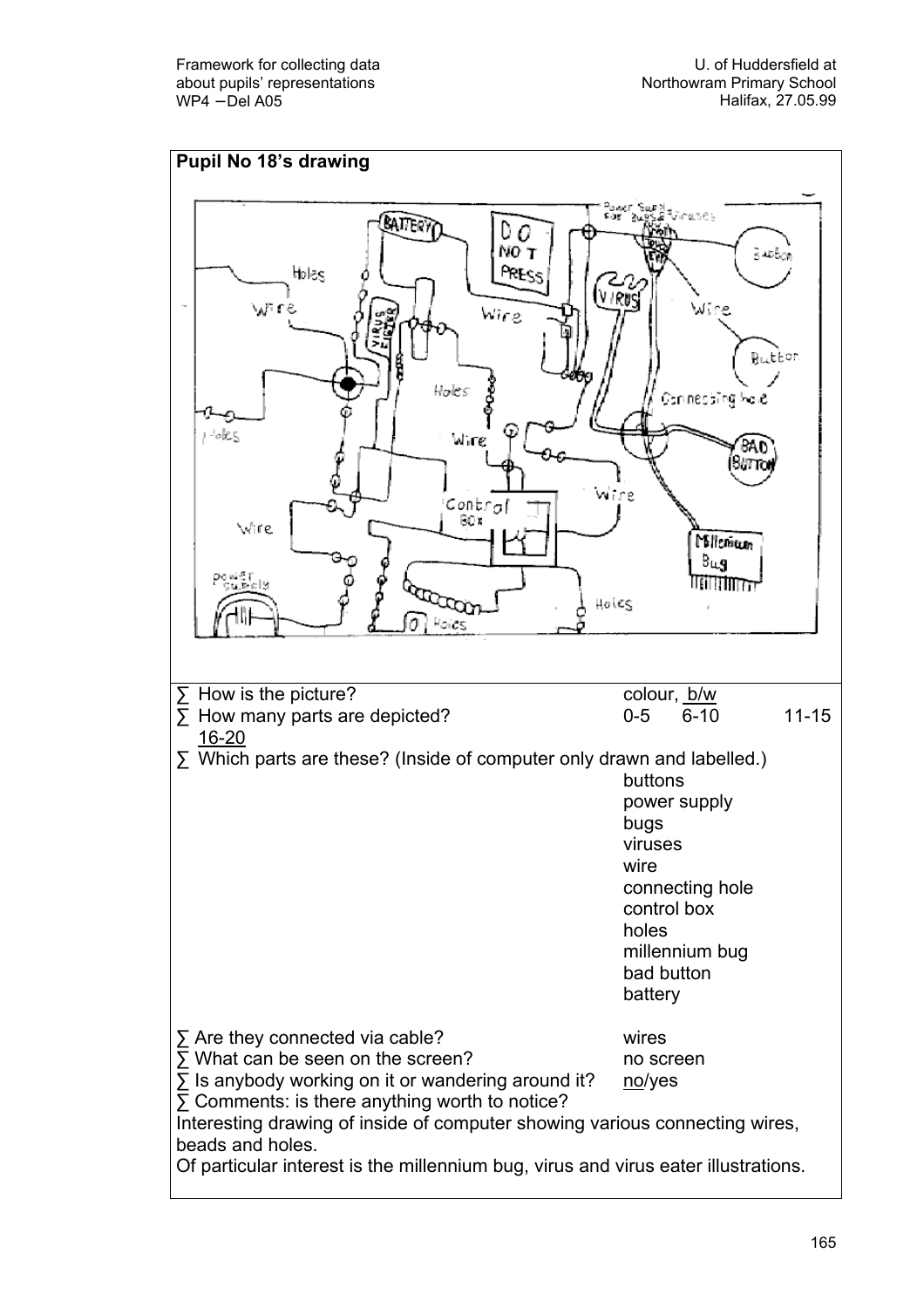## Pupil No 18' text

This is from the second part of the writing section. It was produced as a continuum to it, but with a change of emphasis by addition of the word 'usefulness.'

∑ How many words and sentences?

Overall for both 154 words 12 sentences

Usefulness alone 72 words 7 sentences

∑ List up to ten significant names/nouns (English equivalents) used in the text (usefulness)

people, calculator, buttons, word processor, letters, internet, type, music, letters, pictures

∑ List up to ten significant adjectives used in the text(usefulness) fun, pressing, write, play, print, learn

∑ List up to ten significant verbs used in the text(usefulness) can, go on, do homework, come with

∑ Synthesise the main argument in one sentence(usefulness.) Useful for communication, information gathering, word processing, game playing and control.

## **Transcript**

## a) Describing a computer system to an alien!

A computer system is a keyboard, a monitor, a mouse, and the bit that controls it all. It has extra bits that you can get if you want, like a modem and floppy disks. A keyboard is something that has letters, numbers and symbols on. You press the keys. (The things that the letters, numbers and symbols are on and they come up on the monitor,(screen.) A mouse is not a furry animal, it is a grey thing with some wire attached. (82 words, 5 sentences)

b) usefulness!

They are good fun to play with. People can write letters on them just by pressing a button if they can't usually. They can go on the internet and find out things. They could do homework on them and learn how to type. People could even play music on them. They can do sums on them because all computers come with a calculator programme. They can print letters and pictures on them. (72 words, 7 sentences)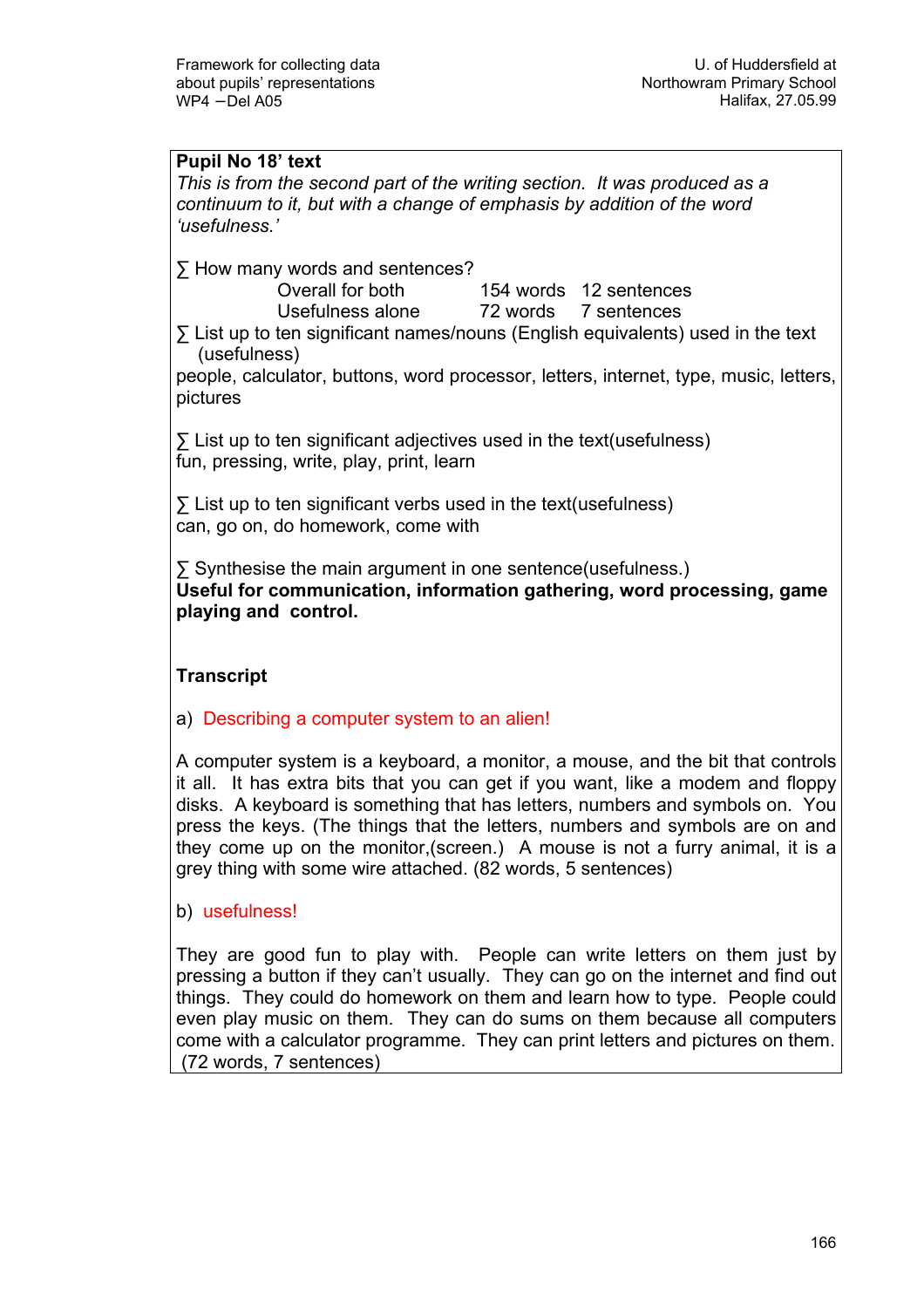| 3.5. Interview 5: Pupil No 21                       |                                      |
|-----------------------------------------------------|--------------------------------------|
| Objective data                                      |                                      |
| $\sum$ Age of the child                             | 10.2                                 |
| $\sum$ gender                                       | male                                 |
| $\sum$ brothers and sisters                         | brother 7, sister 13 years           |
| ∑ parents' work                                     | lives with mum sees Dad at           |
|                                                     | weekends bi-weekly                   |
|                                                     | Mum is community midwife             |
|                                                     | Dad makes and sells beds.            |
| $\Sigma$ favourite hobbies?                         | Bike, computer and games             |
|                                                     | consoles                             |
| $\Sigma$ Game consoles ?                            | Nintendo                             |
| Play station                                        |                                      |
| $\Sigma$ Computer at home ?                         | No                                   |
|                                                     |                                      |
| $\Sigma$ (multimedia, scanner, Internet)            |                                      |
| $\Sigma$ Who is using it mostly ?                   |                                      |
| $\Sigma$ what do they do with it?                   |                                      |
| $\Sigma$ Pupil's practice : What ?                  | games, on consoles likes 'Metal      |
| Gears Solid' a                                      | strategy game.                       |
| $\sum$ Internet.                                    | no not used yet but would like, sees |
|                                                     | as screens of text and tables.       |
| $\Sigma$ others                                     | games, CDRoms.                       |
| $\overline{ }$ time?                                | two days a week                      |
| $\sum$ alone?                                       | yes                                  |
| $\sum$ not alone                                    | with parents, brothers/sisters,      |
|                                                     | friends                              |
| $\Sigma$ practice in other places?                  | relatives, friends?                  |
|                                                     |                                      |
| 2 - About activities at school                      |                                      |
| $\Sigma$ Practise on the computer before this year? | Since year 2- 6 years of age         |
| $\Sigma$ Practise on the computer this year?        | Once a month                         |
|                                                     | Big Pic                              |
|                                                     | <b>Maths Game</b>                    |
|                                                     | Word processing-writing Pen Down     |
|                                                     | Egyptian work                        |
| $\Sigma$ Enjoy activities on computer this year?    | yes/ no.                             |
| $\Sigma$ What was preferred ?                       | Go go                                |
|                                                     | <b>Big Pics</b>                      |
|                                                     | Games                                |
| $\Sigma$ What would he like to do ?,                | more time on computer                |
| $\Sigma$ Self evaluation - level of competencies    | average on PC's but a 'Pro'on        |
| consoles.(Means                                     | a professional or expert here.)      |
| $\Sigma$ Does the pupil                             | /is helped /both, but teacher helps. |
|                                                     |                                      |
|                                                     |                                      |
| 3 - About drawings and texts                        |                                      |

∑ Starting from the drawings of children, ask some questions to let the pupils complete and show his/ her technical representations of functions of the computer.

This child said that he was OK on PC's but a "pro" (professional) on games consoles. Saw computers as very important for job prospects.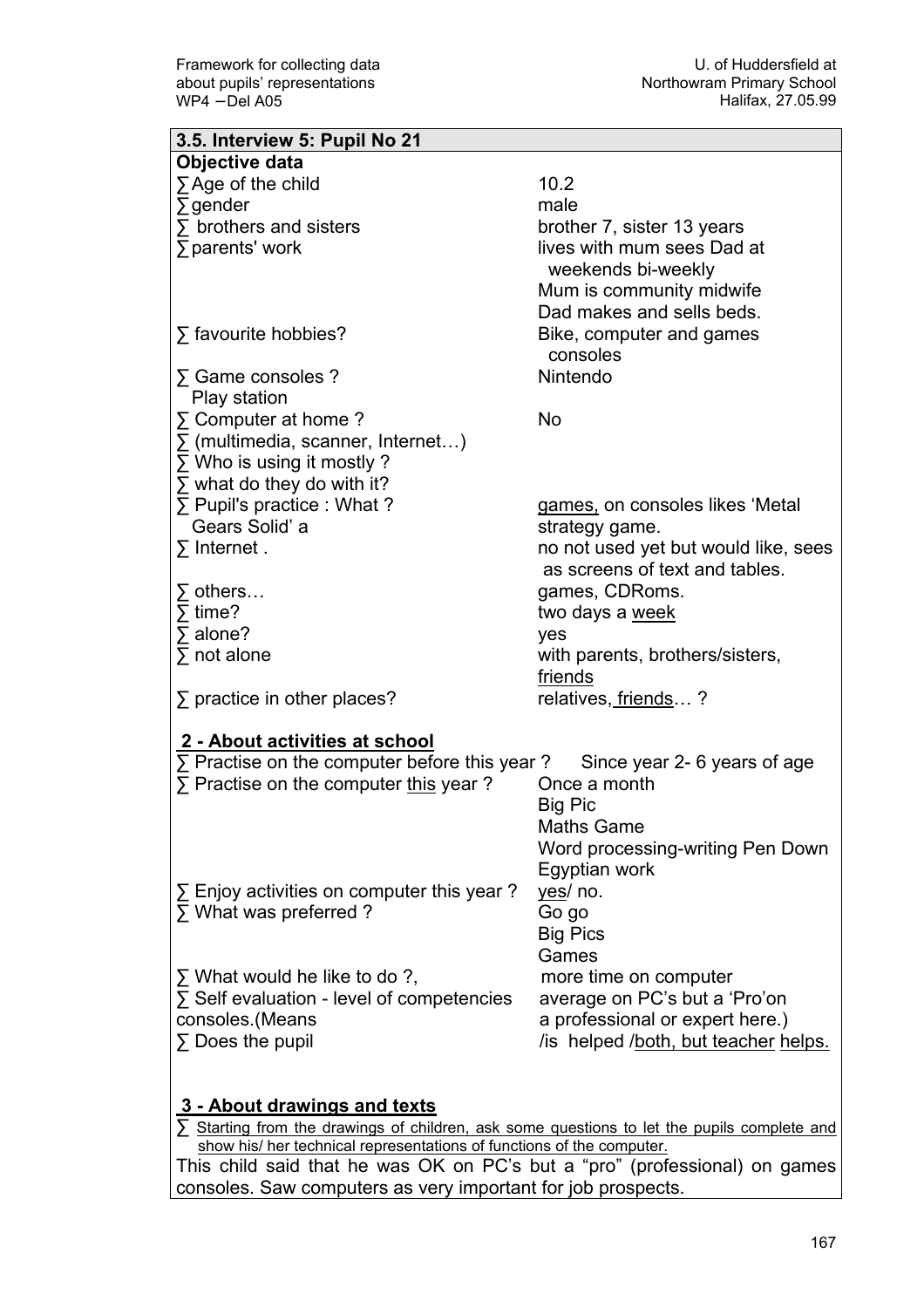∑ Eventually, ask some definitions of : computer, informatics, software, Internet, CD-ROM…

Although the child understood and was able to name the parts of a computer he was obviously interested in gaming. His spider map was most informative including :-

Super Nintendo with Mario

Dream Cast with Sonic Adventure

Saga Megadrive with Sonic 2

Game Master with Kirby Dreamland

Super Mario 64

Nintendo 64

Play station with Ridge Racer type 4

Prince of Persia on a PC (talked about Goose Bumps but had not drawn, he had used this software at his cousins.)

∑ Starting from the texts of pupils (and eventually from the collective work), ask some questions to better understand what has been written by the pupil (in the text " what computer is useful to me ").

Communication and entertainment world wide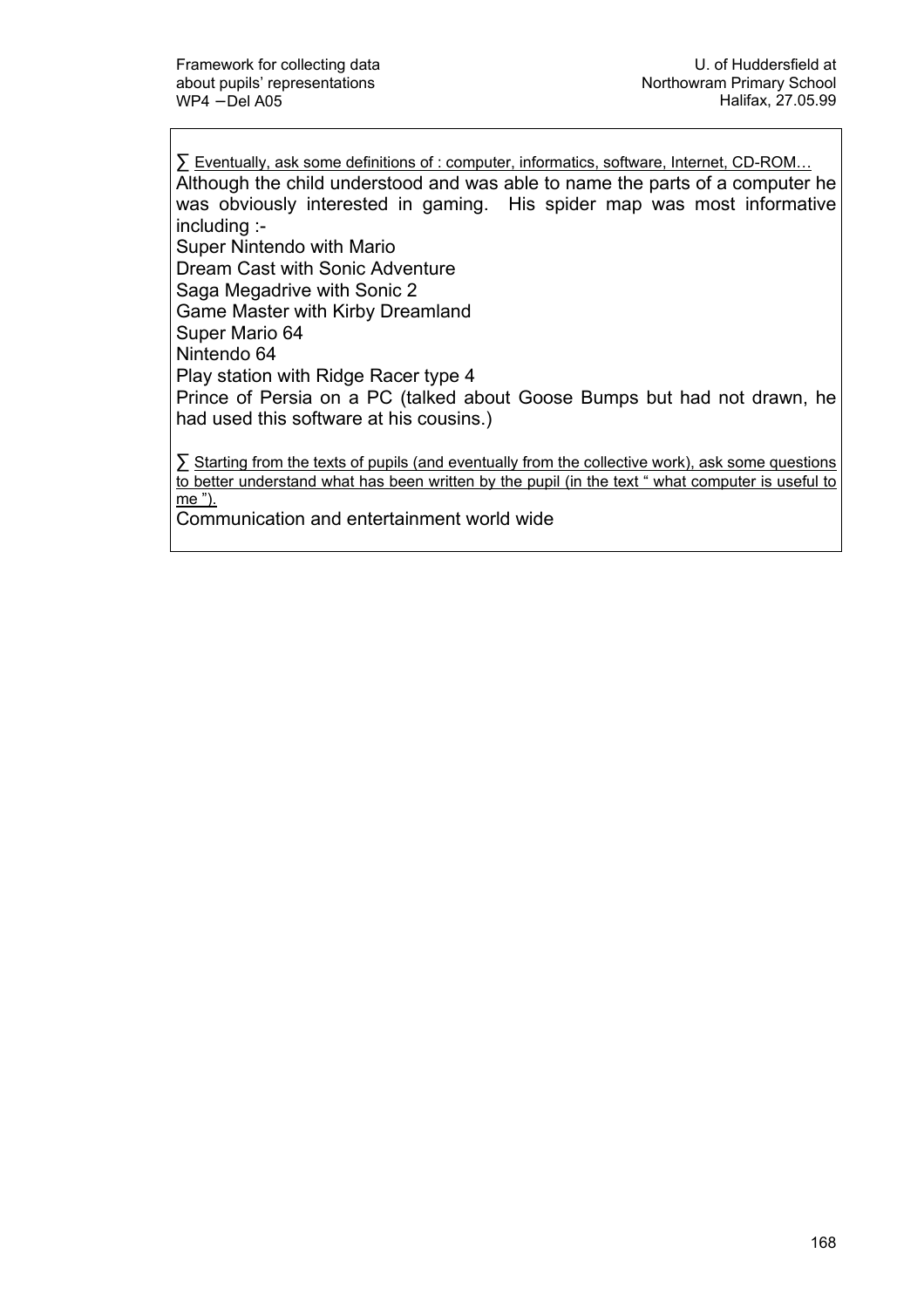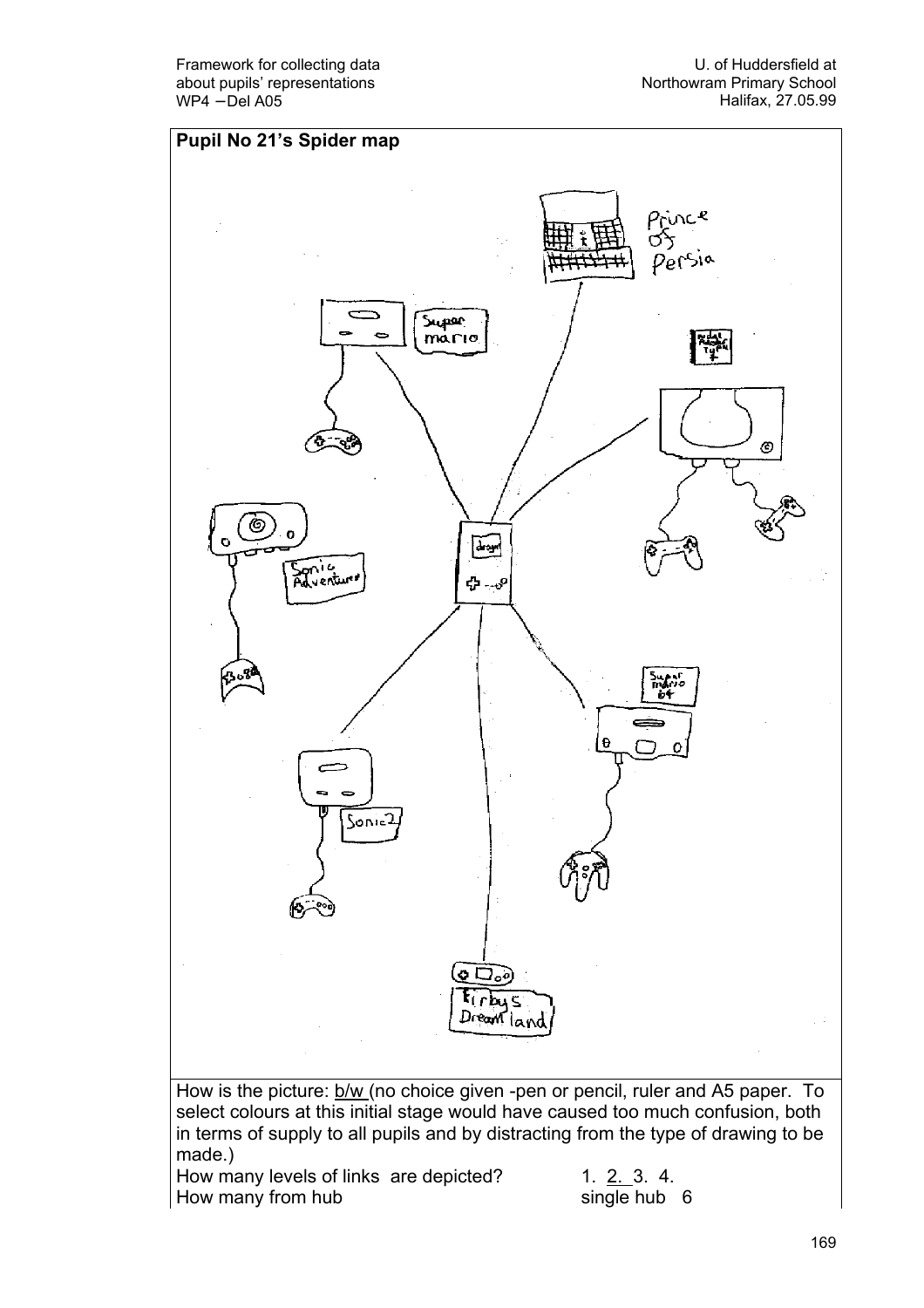Can areas be depicted?

 Prince of Persia on PC Game gear, games Super Mario on Nintendo Play station with Ridge Racer type 4 Game boy

**Handsets**  Sega Mega Drive with Sonic 2 Mario Dream Cast with Sonic Adventure Game Master with Kirby Dreamland Super Mario 64 Nintendo 64

∑ Comments: is there anything worth to notice? Games only but knowledgeable.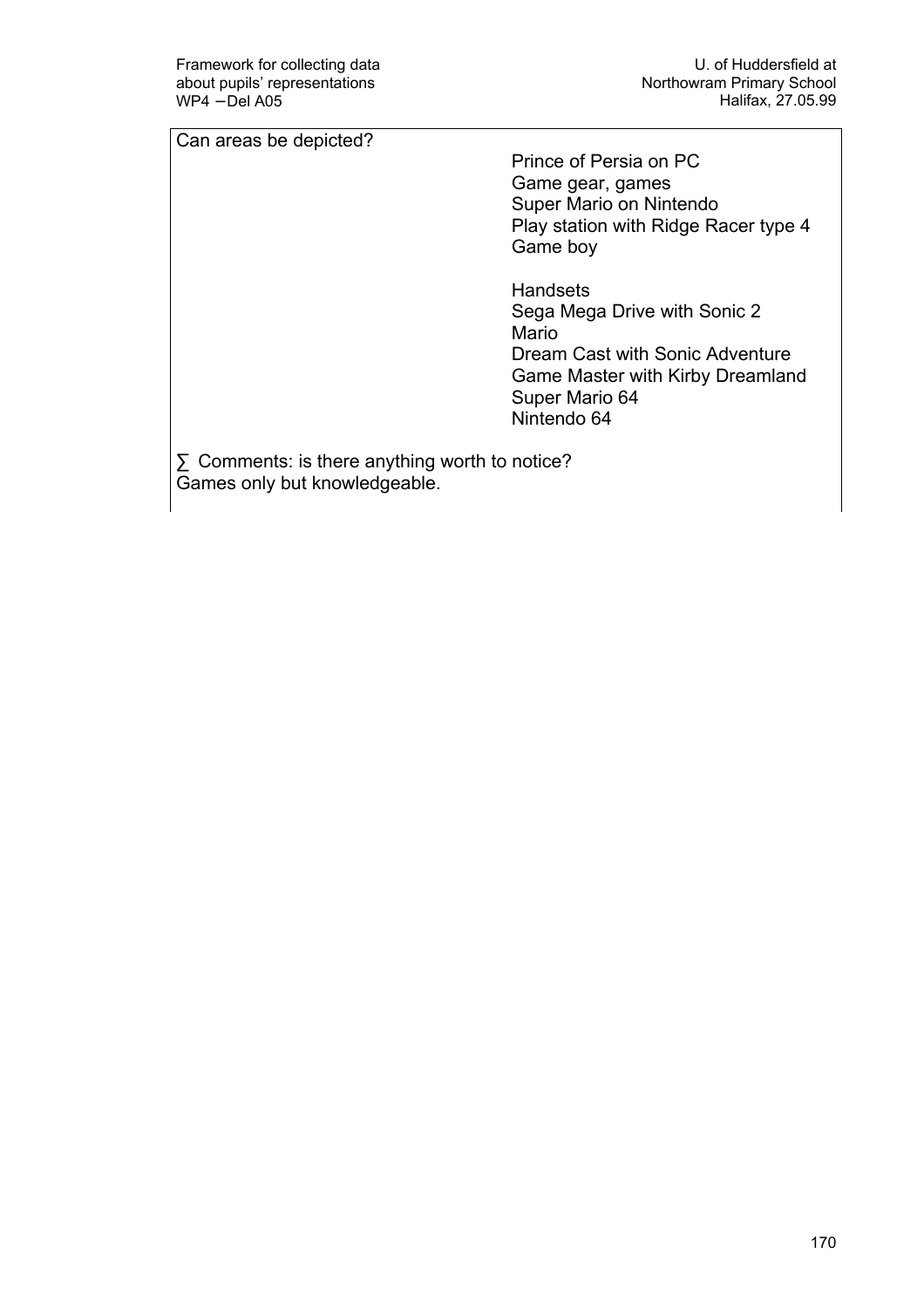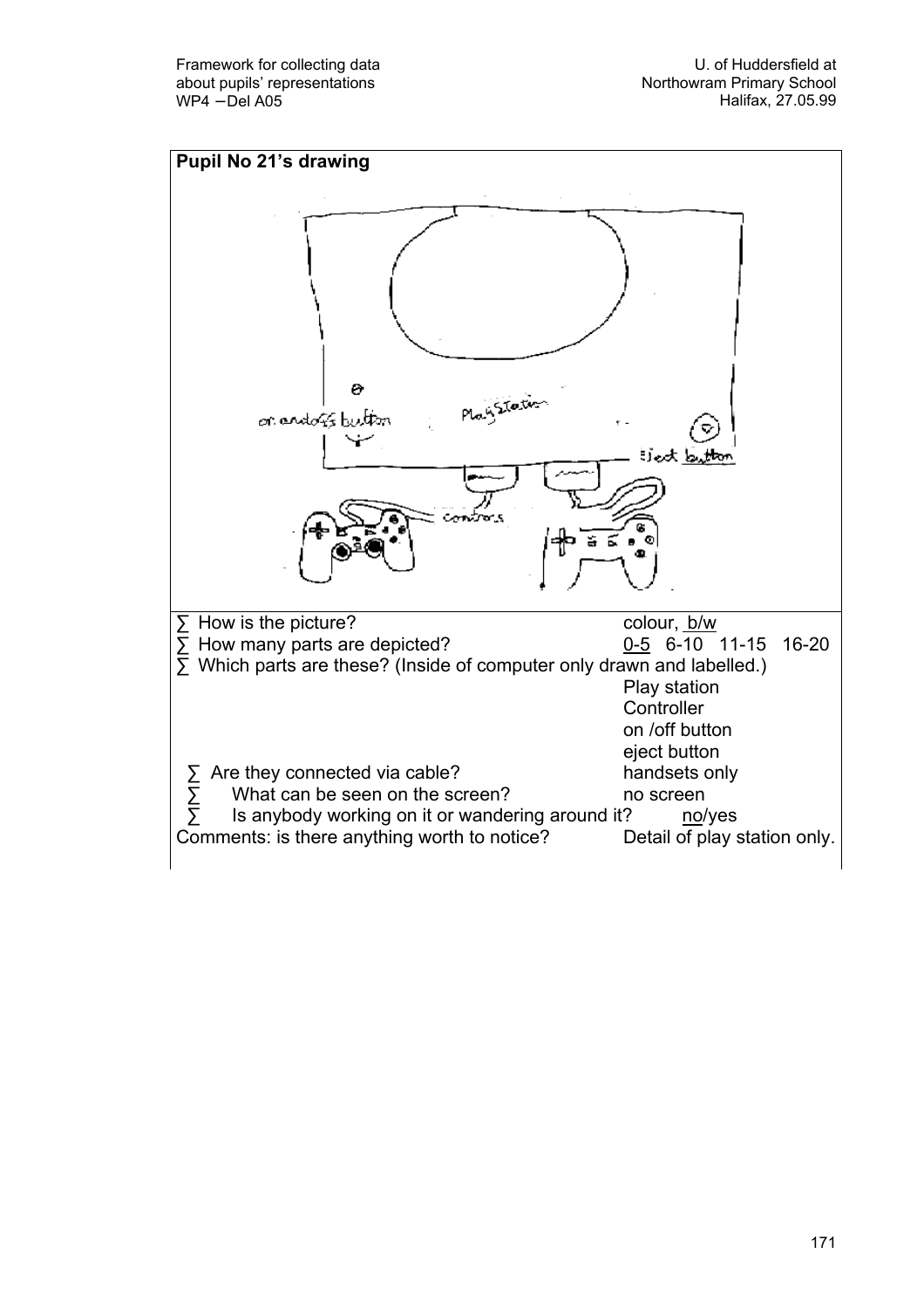#### Pupil 21's text

This is from the second part of the writing section. It was produced as a continuum to it, but with a change of emphasis by addition of the word 'usefulness.'

∑ How many words and sentences?

Overall for both 48words 4 sentences Usefulness alone 13 words 1 sentence

∑ List up to ten significant names/nouns (English equivalents) used in the text (usefulness)

computers, information

∑ List up to ten significant adjectives used in the text(usefulness) useful, giving you

∑ List up to ten significant verbs used in the text(usefulness) entertained, keeping

∑ Synthesise the main argument in one sentence (usefulness.) Useful for information gathering and entertaining.

## **Transcript**

a) Describing a computer system to an alien!

A computer system is something that lets you be a charter and do things that normal people couldn't do. It is worked by electricity. You need a disk or cartridge to work it. (34 words, 3 sentences.)

#### b) usefulness!

I think computers are useful for keeping you entertained and giving you information. (13 words, 1 sentence.)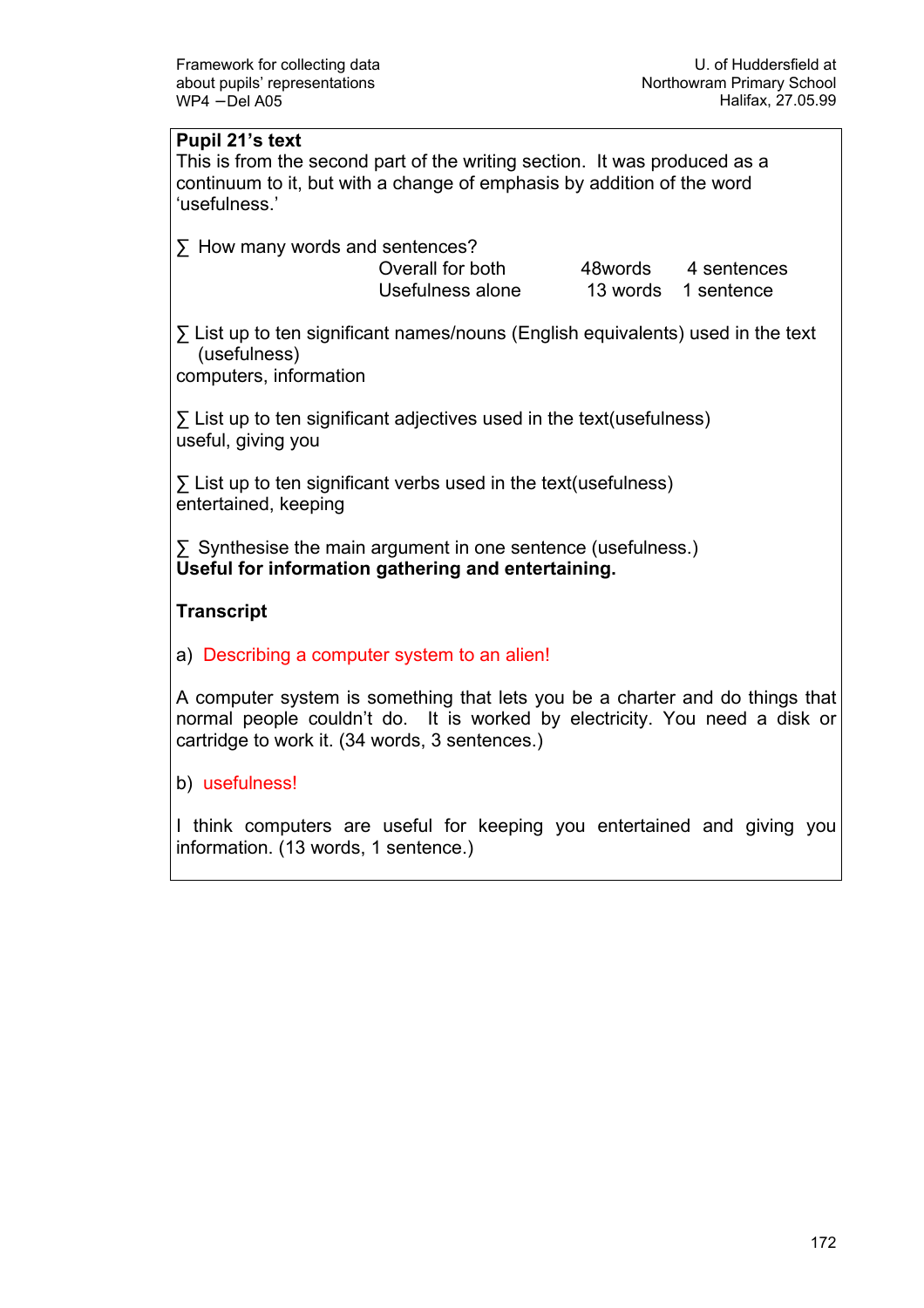| 3.6. Interview 6: Pupil No 13                                                                    |                                      |  |
|--------------------------------------------------------------------------------------------------|--------------------------------------|--|
| Objective data                                                                                   |                                      |  |
| $\sum$ Age of the child                                                                          | 10.3                                 |  |
| $\sum$ gender                                                                                    | female                               |  |
| $\sum$ brothers and sisters                                                                      | brother 14,13 years, sister 8 years  |  |
| $\sum$ parents' work                                                                             | lives with mum who owns a            |  |
|                                                                                                  | 'Lifestyle' shop, but visits dad who |  |
|                                                                                                  | works on family egg farm.            |  |
| $\sum$ favourite hobbies?                                                                        | playing.                             |  |
| ∑ Game consoles ?                                                                                | game boy colour and play station.    |  |
| $\Sigma$ Computer at home ?                                                                      | Yes, at dad's. With Windows 95       |  |
|                                                                                                  | PC with printer                      |  |
| $\sum$ (multimedia, scanner, Internet)                                                           |                                      |  |
| ∑ Who is using it mostly?                                                                        | 1. brother 14 years                  |  |
|                                                                                                  | 2. sister 8 years                    |  |
|                                                                                                  | 3. self                              |  |
|                                                                                                  | 4. father                            |  |
|                                                                                                  | 5. brother 13 years                  |  |
| $\Sigma$ what do they do with it?                                                                | work, domestic, home work,           |  |
|                                                                                                  | games, Internet                      |  |
| ∑ Pupil's practice : What?                                                                       | games, home work, edutainments       |  |
| $\Sigma$ Internet                                                                                | no not used yet but would like!      |  |
|                                                                                                  | Thinks home computer will run but    |  |
|                                                                                                  | have lost card!                      |  |
| $\Sigma$ others                                                                                  | CDRoms.                              |  |
| $\sqrt{\frac{1}{2}}$ time?                                                                       | <u>once per week on computer</u>     |  |
|                                                                                                  | daily games console                  |  |
| $\sqrt{ }$ alone?                                                                                | yes                                  |  |
| $\sum$ not alone                                                                                 | with parents, brothers/sisters,      |  |
|                                                                                                  | friends                              |  |
| $\sum$ practice in other places?                                                                 | relatives, friendsoccasionally?      |  |
|                                                                                                  |                                      |  |
| About activities at school                                                                       |                                      |  |
| $\Sigma$ Practise on the computer before this year ? Since year 3-7 years of age                 |                                      |  |
| $\Sigma$ Practise on the computer this year?                                                     | Once a month                         |  |
|                                                                                                  | <b>CDRom Egypt</b>                   |  |
|                                                                                                  | Pen Down<br>-Word processing         |  |
|                                                                                                  | Go-go (Logo programme.)              |  |
| $\sum$ Enjoy activities on computer this year?                                                   | yes/ no.                             |  |
| $\sum$ What was preferred ?                                                                      | <b>CD Roms</b>                       |  |
| $\Sigma$ What would he like to do?                                                               | more time on computer                |  |
| $\Sigma$ Self evaluation - level of competencies                                                 | average                              |  |
| $\Sigma$ Does the pupil                                                                          | help his friends / is helped / both  |  |
|                                                                                                  | teacher helps. (Paired work          |  |
|                                                                                                  | usually!)                            |  |
|                                                                                                  |                                      |  |
| About drawings and texts                                                                         |                                      |  |
| $\sum$ Starting from the drawings of children, ask some questions to let the pupils complete and |                                      |  |
| show his/ her technical representations of functions of the computer.                            |                                      |  |
| Clear understanding. SEE DRAWINGS                                                                |                                      |  |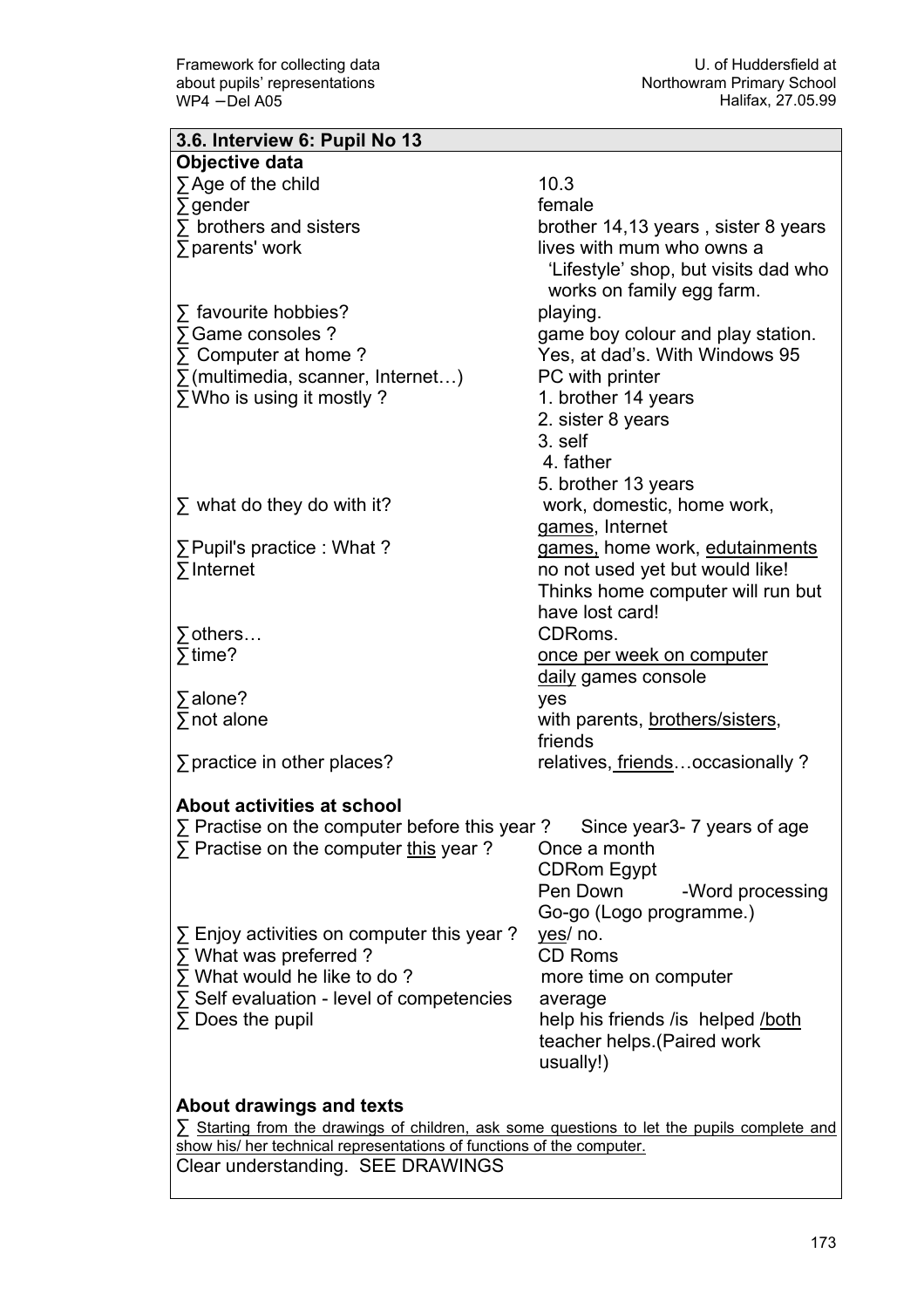∑ Eventually, ask some definitions of : computer, informatics, software, Internet, CD-ROM... Internet allows you to speak around the world. Computers are going to be very important in future.

∑ Starting from the texts of pupils (and eventually from the collective work), ask some questions to better understand what has been written by the pupil (in the text " what computer is useful to me ").

Communication world wide.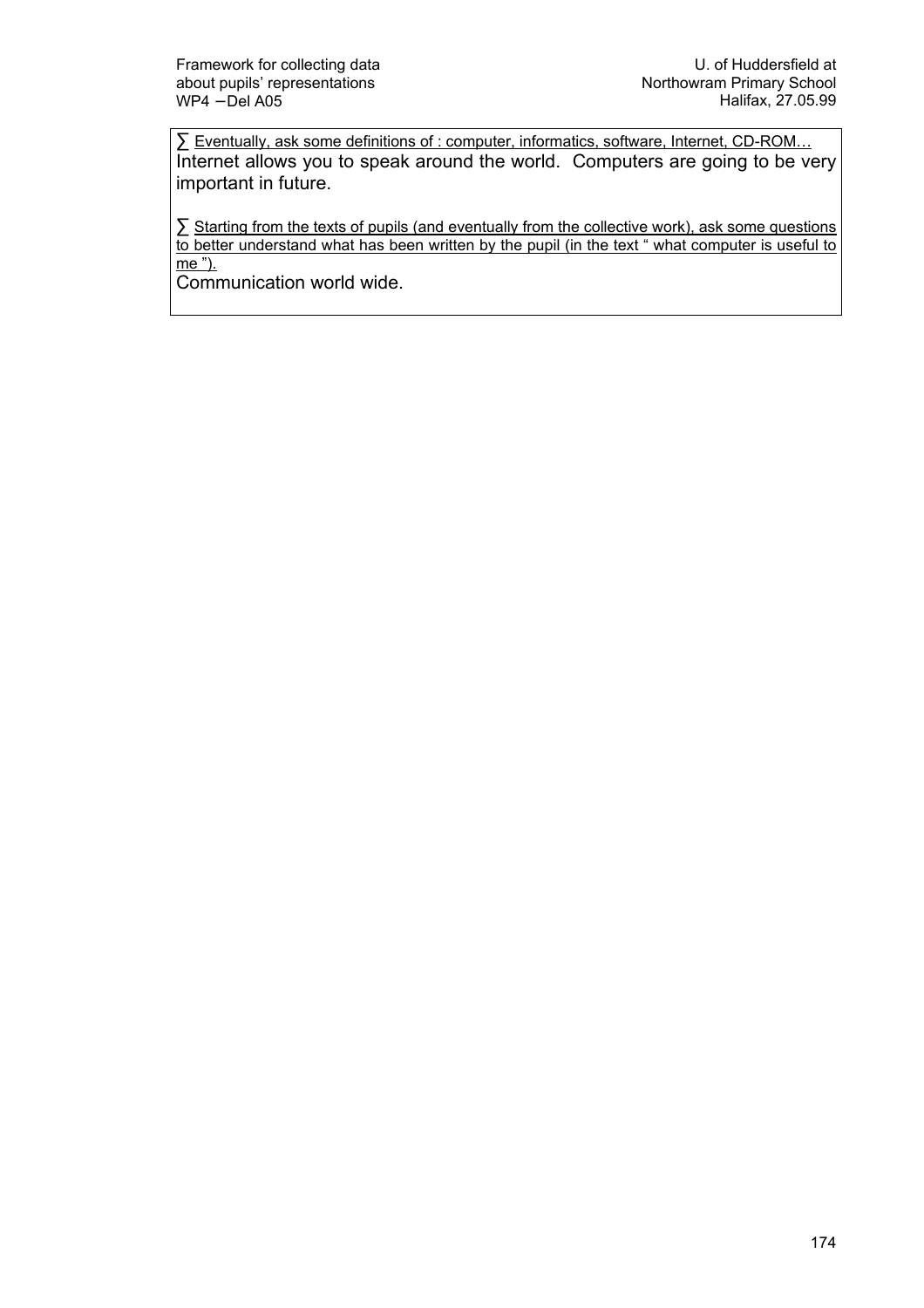U. of Huddersfield at Northowram Primary School Halifax, 27.05.99

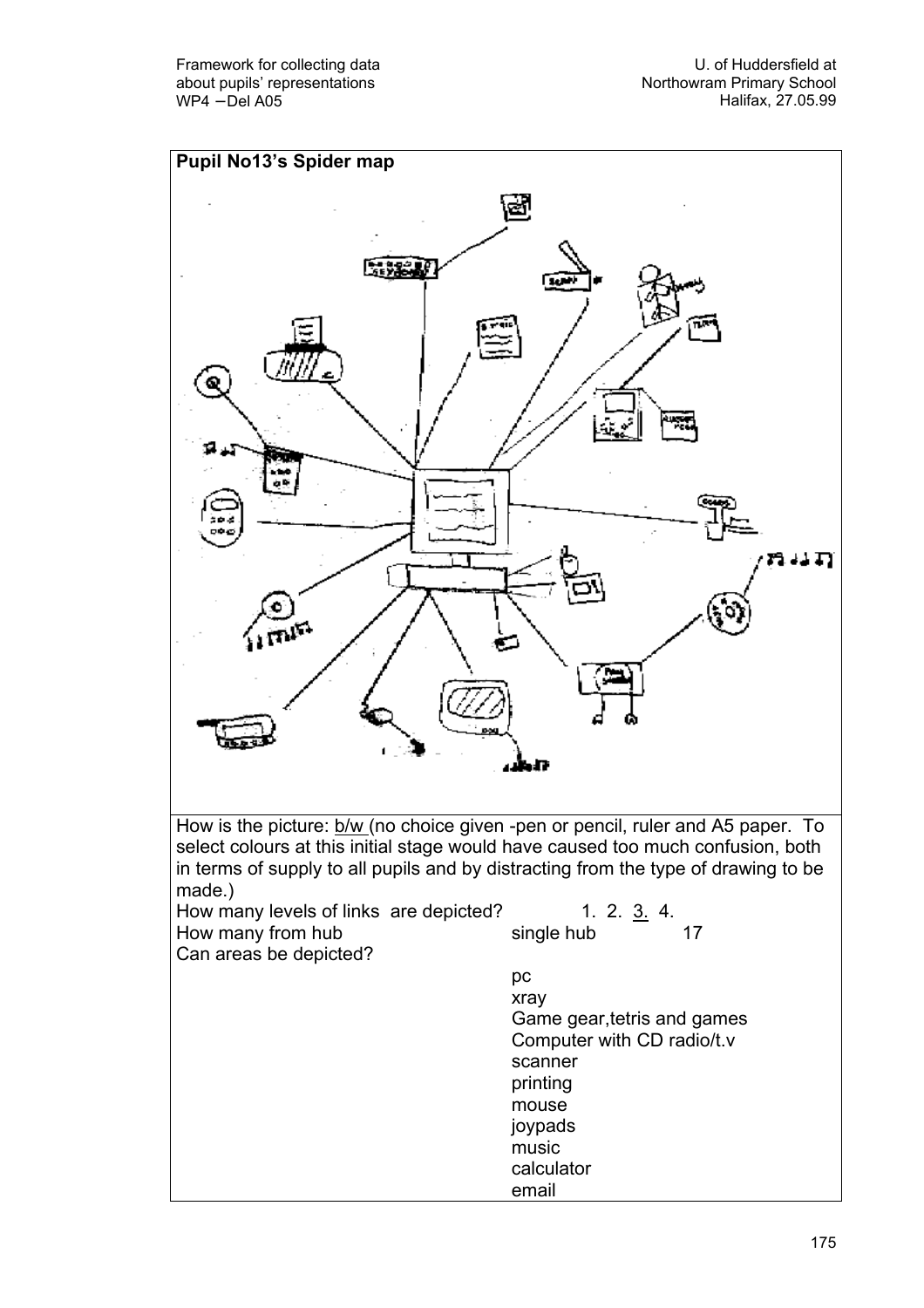#### mouse arrows

∑ Comments: is there anything worth to notice? Clear demarcation of use.

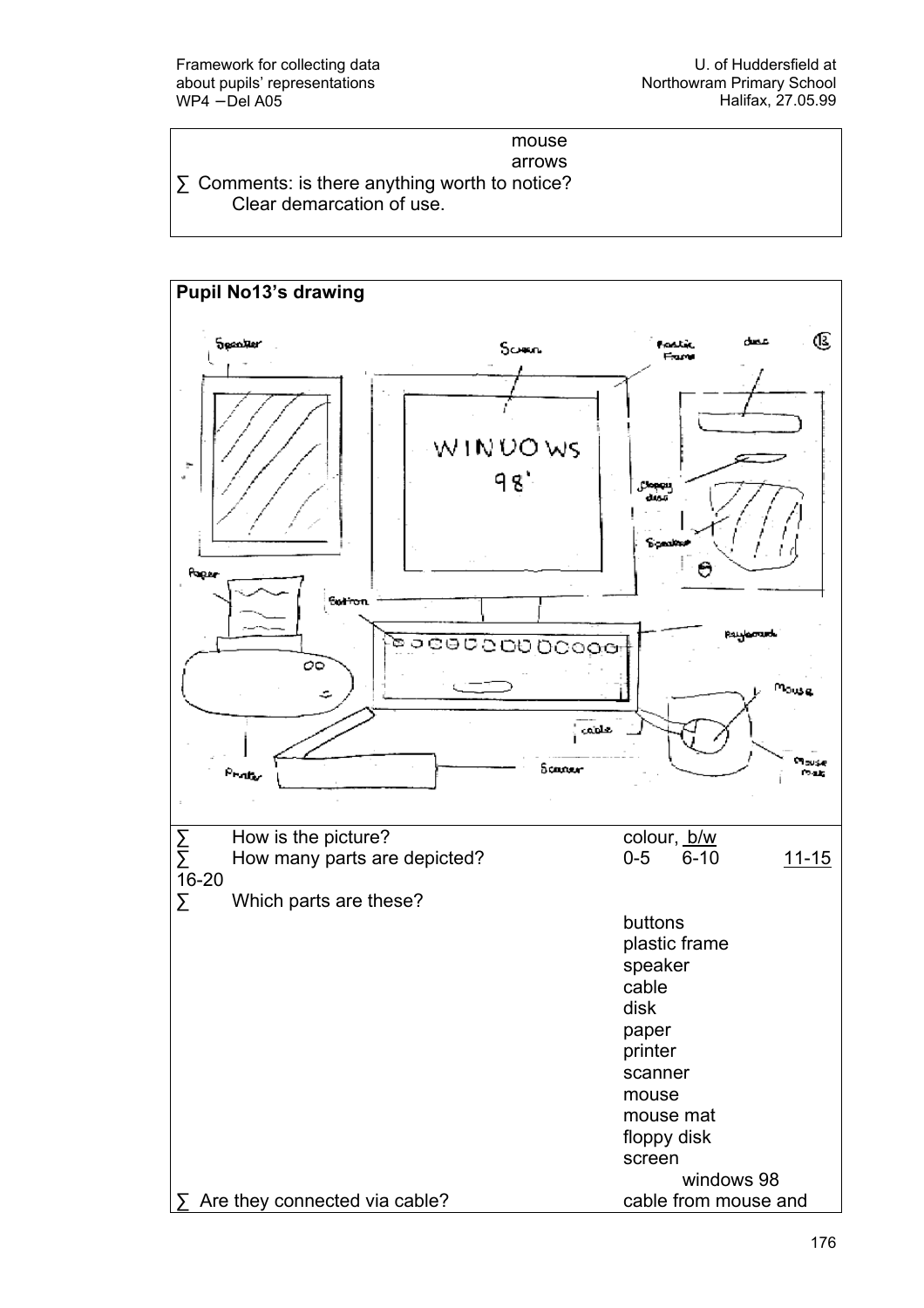|        |                                                                    | scanner    |
|--------|--------------------------------------------------------------------|------------|
| Σ      | What can be seen on the screen?                                    | Windows 98 |
| Σ      | Is anybody working on it or wandering around it?                   | no/yes     |
| Σ      | Comments: is there anything worth to notice? A typical computer PC |            |
| system |                                                                    |            |